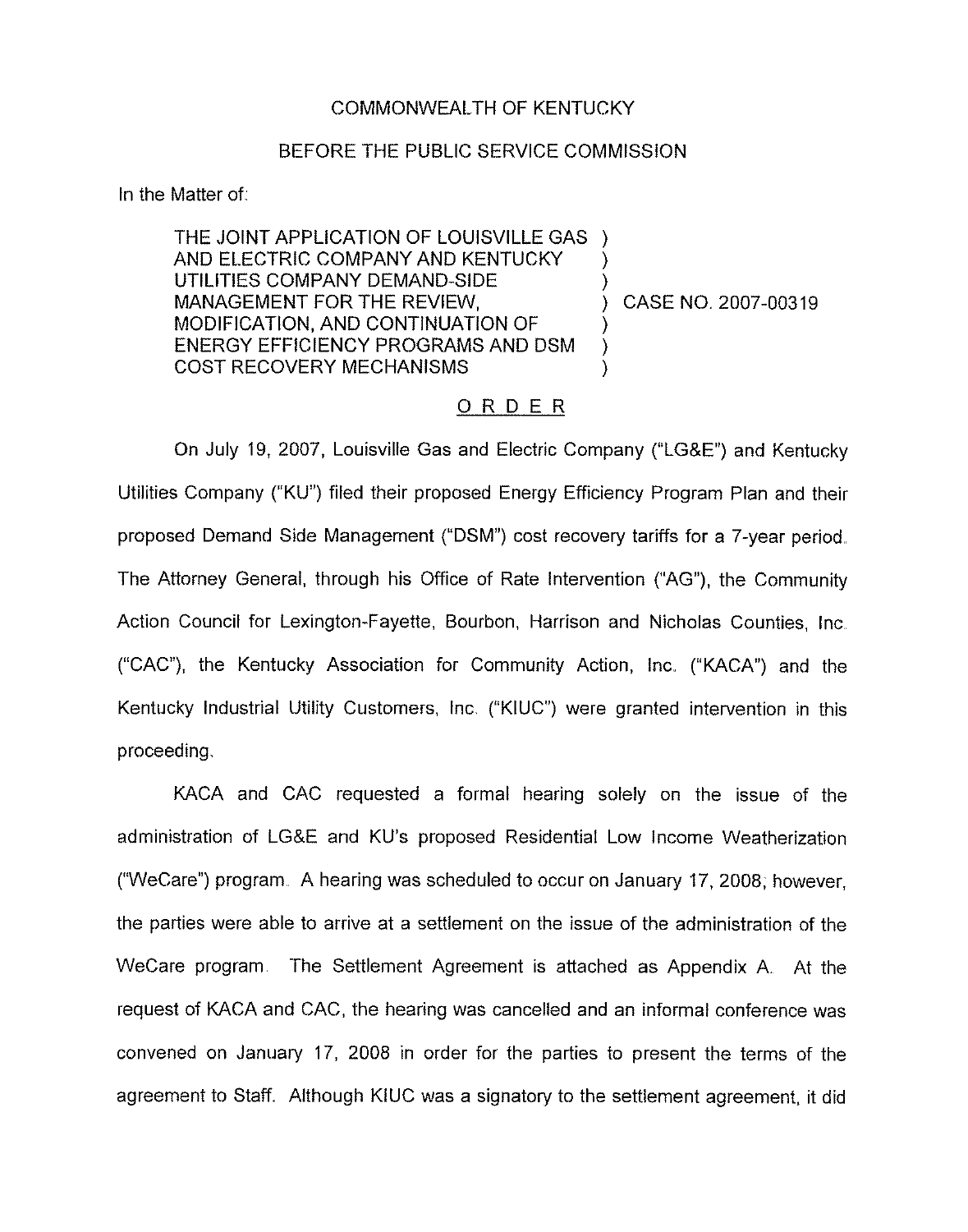not file testimony or comments and did not participate in the hearing or informal conference held in this case.

LGBE and KU state in their application that the National Action Plan for Energy Efficiency ("Action Plan") found energy conservation measures to be one of the mos constructive and cost-effective ways to address the increasing demand for energy. That same Action Plan also found that conservation methods are critically underutilized in some regions of the country. The Action Plan's supplement, "The State Energy Efficiency Scorecard for 2006," places Kentucky 35<sup>th</sup> overall on utility spending for energy efficiency, indicating that Kentucky is one of the regions which is not signiticantly utilizing energy conservation methods In response to this situation, E ON <sup>U</sup> S LLC, the parent company of LG&E and KU, retained ICF International in early 2007 to assist in a broad review of its existing and proposed DSM programs, industry best practices, and strategic planning for energy efficiency. LG&E and KU hope to offer programs that aid customers to make better use of energy and that will delay the need to build power plants or purchase additional energy in the wholesale market

LG&E and KU currently have four existing DSM programs. The companies propose to enhance these programs and add seven new programs. Most of the proposed programs were part of a comprehensive evaluation of DSM alternatives performed in LG&E and KU's Integrated Resource Plan filed in April 2005.<sup>1</sup> In developing the modifications and new programs, LG&E and KU solicited feedback from members of their Energy Efficiency Advisory Group, the Action Plan, and ICF

 $-2-$ 

<sup>&</sup>lt;sup>1</sup> Case No. 2005-00162, The 2005 Joint Integrated Resource Plan of Louisville Gas and Electric Company and Kentucky Utilities Company (Order dated February 24, 2006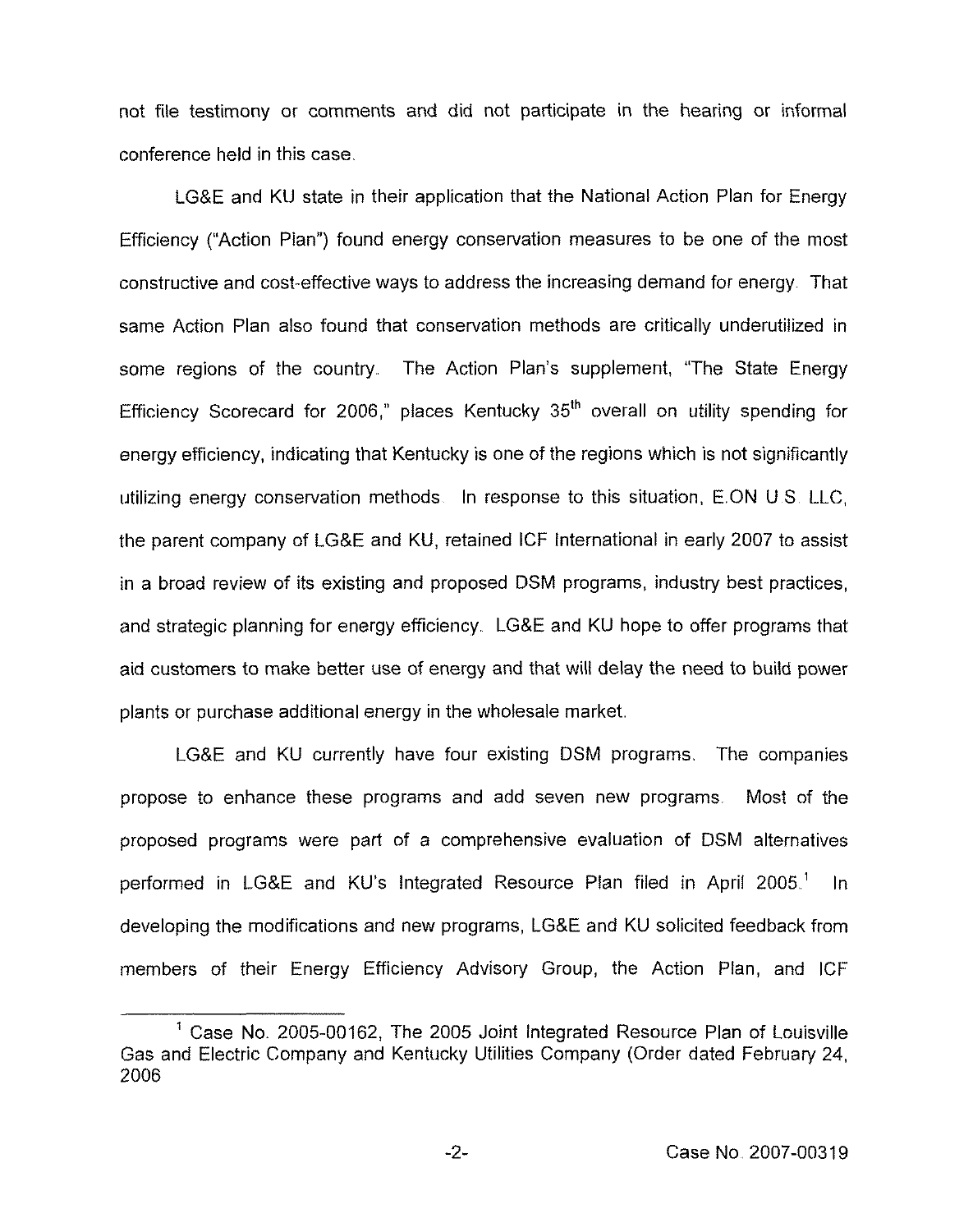International. LG&E and KU's estimated budget for all of the programs is \$25.8 million for 2008 and is expected to average \$26 0 million per year for the 7-year period 2008- 2014. The budgeted amounts include such costs as additional employees, increases in the number of customers served each year and advertising. LG&E and KU estimate the savings generated by these programs to be 14,725 MWh in energy and 6,070 kW in demand for their combined electric customers and 720,955 Ccf for LG8E's gas customers. The cost recovery mechanisms and accounting will be separate for each company, although the programs will be operated as one group available to customers of both LG&E and KU. The existing programs expired on December 31, 2007. Because the case could not be completed by that date, the Commission issued an Order to continue the current mechanism until an Order could be entered in this matter.

The current DSM Cost Recovery Mechanism allows LG&E and KU to recover the cost of the programs, revenue from lost sales, an incentive and a balancing adjustment LG&E and KU propose one modification to the mechanism: the incentive calculation for some of the programs. Under the current mechanism, LG&E and KU calculate the incentive in two different ways, depending on the program. The current tariff states that for all energy impact programs, except the Education and Load Control programs, the incentive is 15 percent of the annual net resource savings expected for installed measures during the upcoming 12-month period, not to exceed 5 percent of the program expenditures For the Education and Load Control programs, the incentive is calculated as 5 percent of the annual cost for approved installations for the upcoming 12-month period LG8E and KU propose to use the Education and Load Control

Case No 2007-00319

 $-3-$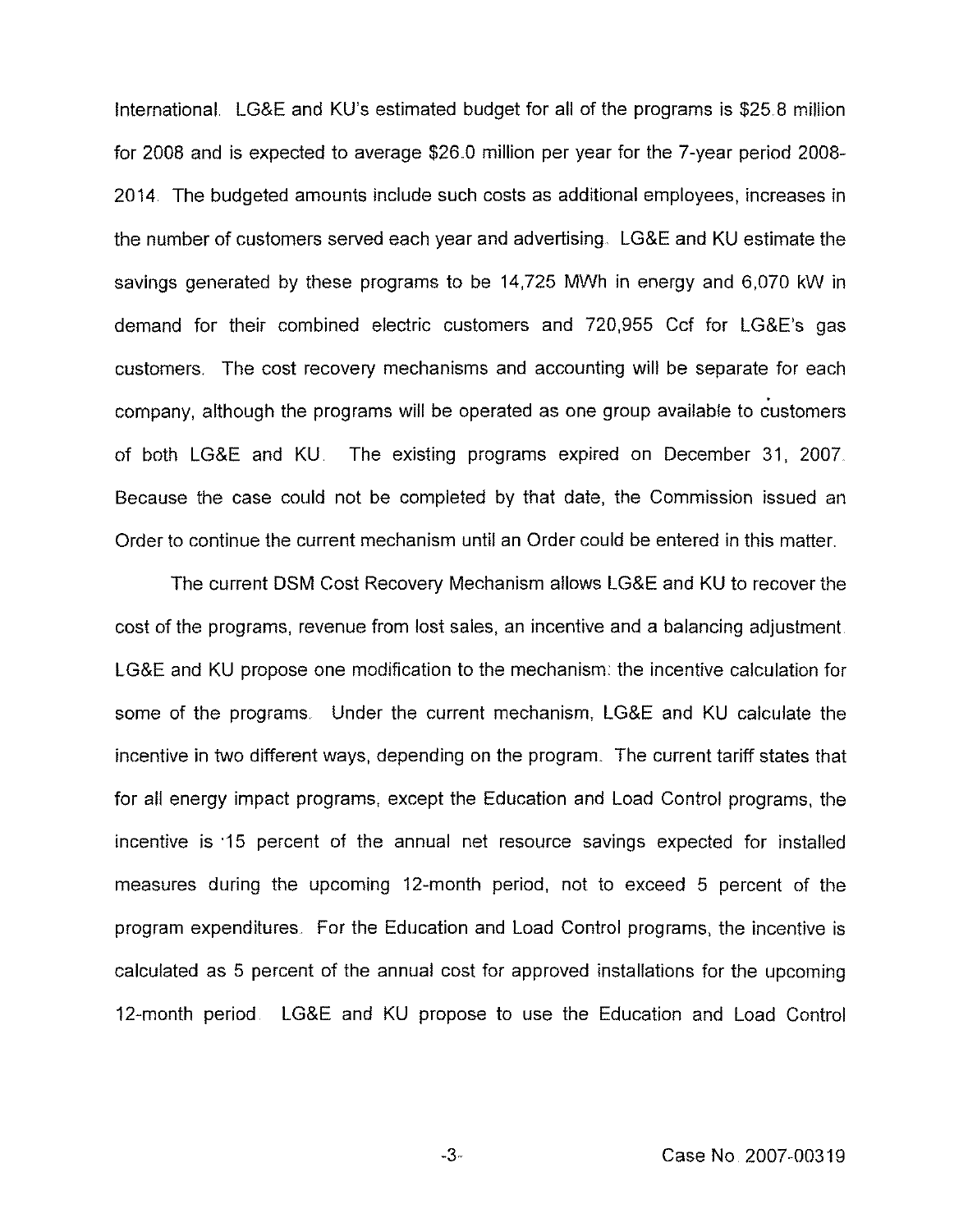incentive calculation for all of the programs in order to simplify the calculation and to apply a consistent methodology for all programs

# THE ATTORNEY GENERAL

# General Comments and Criticisms

The AG voiced several concerns with LG8E and KU's proposal, both with the recovery mechanism itself, with individual programs and with the overall increase in cost. Under LG&E and KU's proposal, the cost of the program will increase 168 percent, from \$9.7 million per year to about \$26 million per year. He calculates that the cost of the proposals is approximately \$219 per customer over the seven years of the program, which he considers a significant increase to the individual ratepayers. He also notes that ratepayers will spend approximately \$0.84 for every dollar saved under the program.<sup>2</sup> Within the total cost of the program, the AG questioned the \$40 million that LGBE and KU have earmarked for advertising. While the AG supports education on energy efficiency, he considers this level of advertising cost excessive Beside the fact that he believes that LGBE and KU receive some benefit from the advertising, the AG argues that the existing programs have been in existence for nearly a decade and consumers should be aware of their existence at this point.<sup>3</sup> The AG therefore believes that either the level of cost should be lower or there should be some sharing of the costs between ratepayers and shareholders

In reviewing the modification proposed by the companies in the mechanism, the AG expressed concern over the proposed change in the incentive calculation. The AG

<sup>&</sup>lt;sup>2</sup> AG's Amended Comments filed November 16, 2007, at 29.

 $3$  ld. at 31.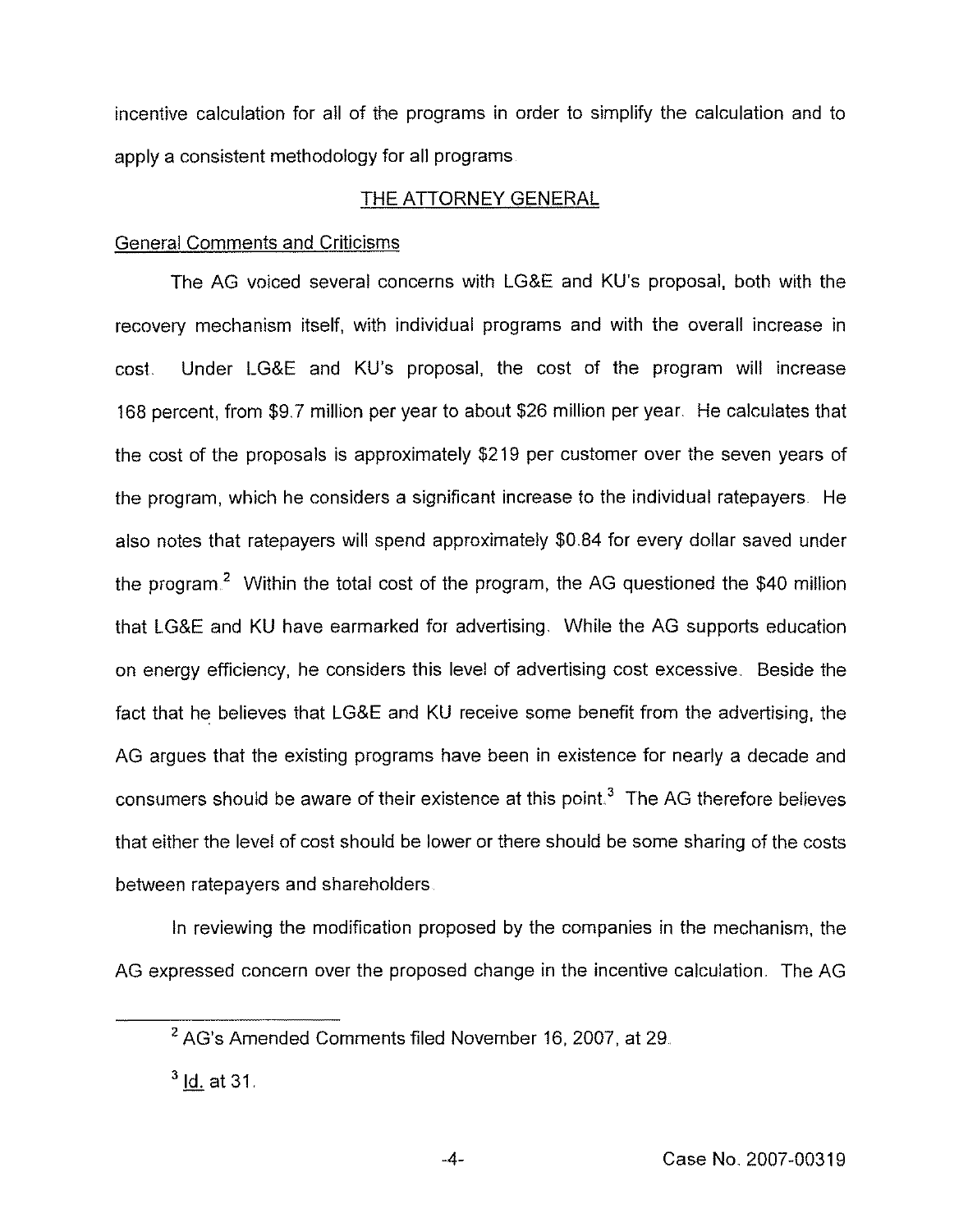notes that while changing the incentive calculation does not change the incentive earned for most of the programs, it does increase the incentive collected under the Responsive Pricing Pilot Program, the Residential HVAC Diagnostics & Tune-up Program and the Program Development and Administration ("PDA").<sup>4</sup> The AG believes that an incentive is inappropriate for the Responsive Pricing Pilot Program and Program Development and Administration. He also notes that an incentive was not included as part of the budget approved in Case No. 2007-00117,<sup>5</sup> in which the Commission approved the Responsive Pricing Pilot. As for the Program Development and Administration incentive, the main purpose of the program is to capture costs associated with development and administration of Energy Efficiency programs that are difficult to assign to an individual program. Because some of the costs included in this category are too remote to provide any direct benefit to ratepayers and in some cases benefit the companies rather than the ratepayers, the AG believes that the costs but not the incentive should be recovered from ratepayers.<sup>6</sup>

AG takes issue with another component of the mechanism, the recovery of revenue from lost sales. The AG argues against this component although LG&E and KU have not proposed any change to it and the lost sales component is authorized by statute. The AG believes it is debatable whether these DSM programs actually reduce

<sup>&</sup>lt;sup>4</sup> Response of LG&E and KU to the Second Data Request of Commission Staff dated September 21, 2007

 $5$  Case No. 2007-00117, Application of Louisville Gas and Electric Company for an Order Approving a Responsive Pricing and Smart Metering Pilot Program (Order dated July 12, 2007)

<sup>&#</sup>x27;AG's Amended Comments, filed November 16, 2007, at 33.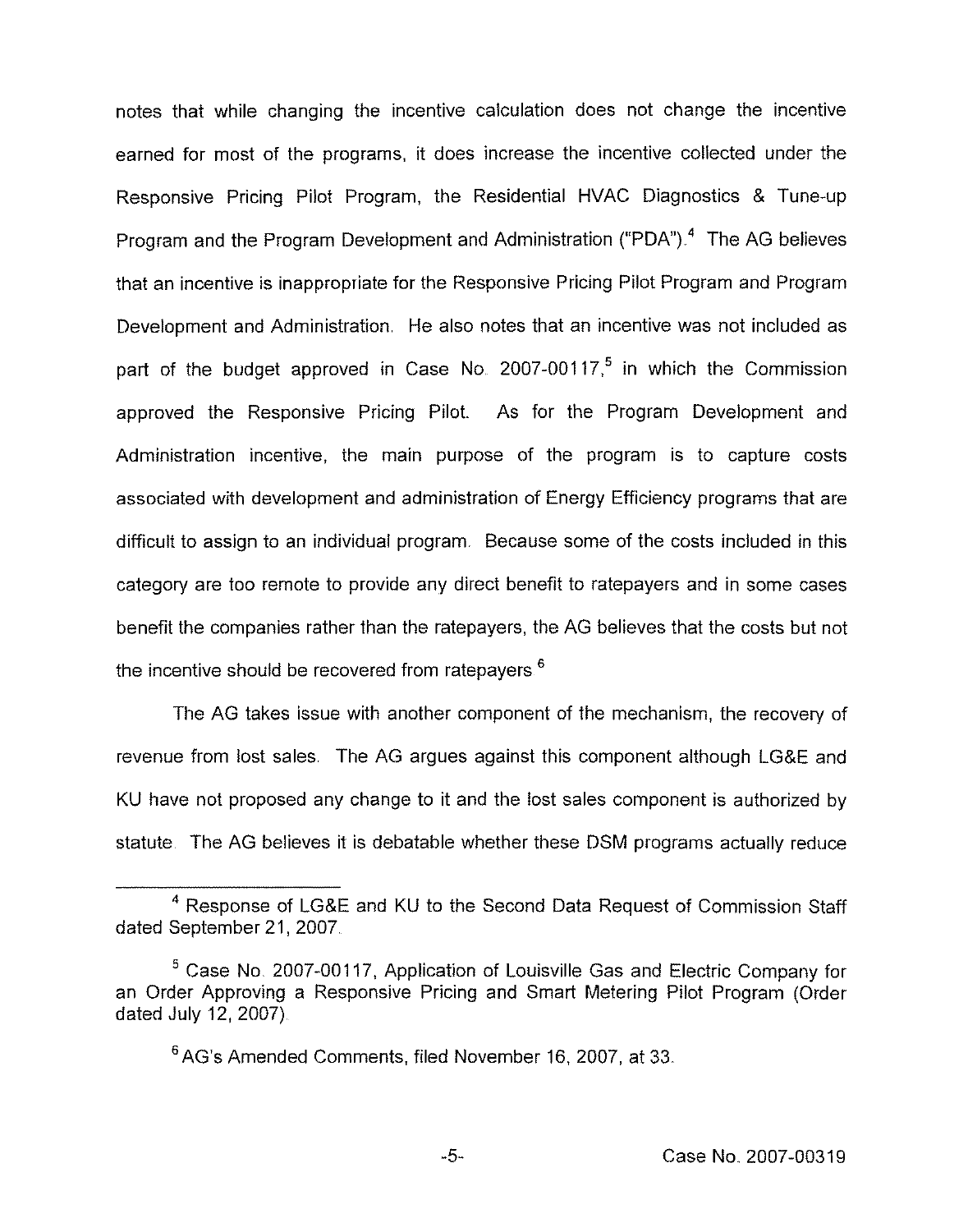sales. The AG notes that while this component was originally designed to compensate for the lowering of overall demand and load and the resulting lost sales, an examination of the projections provided by LG8E and KU show that overall demand and load are increasing, rather than decreasing, The AG argues from this information that both companies expect their sales to increase and that while DSM programs may slow the increase in customer demand, there are no lost sales and LG&E and KU should not be allowed to recover this cost in its DSM cost recovery mechanism.<sup>7</sup> The AG also notes that any reduction in customer sales is offset by sales of excess capacity into the wholesale energy markets which recoups the costs of generation, resulting in no lost sales.

On November 26, 2007, LG&E and KU filed responsive comments to the AG's general comments LG8E and KU argue against the criticisms raised against its proposal, stating that the programs show benefits using the Commission approved and industry accepted benefit-cast tests, found in the California Standard Practice Manual. LG8E and KU also objected to the AG's assertion that the proposed programs do not result in lost revenues. The companies point out that KRS 276.265 specifically allows for the recovery of lost sales. LG&E and KU argue that overall sales can still increase while the increase is reduced by the lost sales from the DSM programs. In addition, LG&E and KU point out that they have requested recovery of lost sales for only 36 months, rather than the full 7-year period As for the AG's argument against an incentive for some of the programs, LG&E and KU believe that the incentive is supported by Commission precedent and the legislation that allows the DSM incentive in order to encourage companies to operate against their own interest.

AG's Amended Comments, filed November 16, 2007, at 35.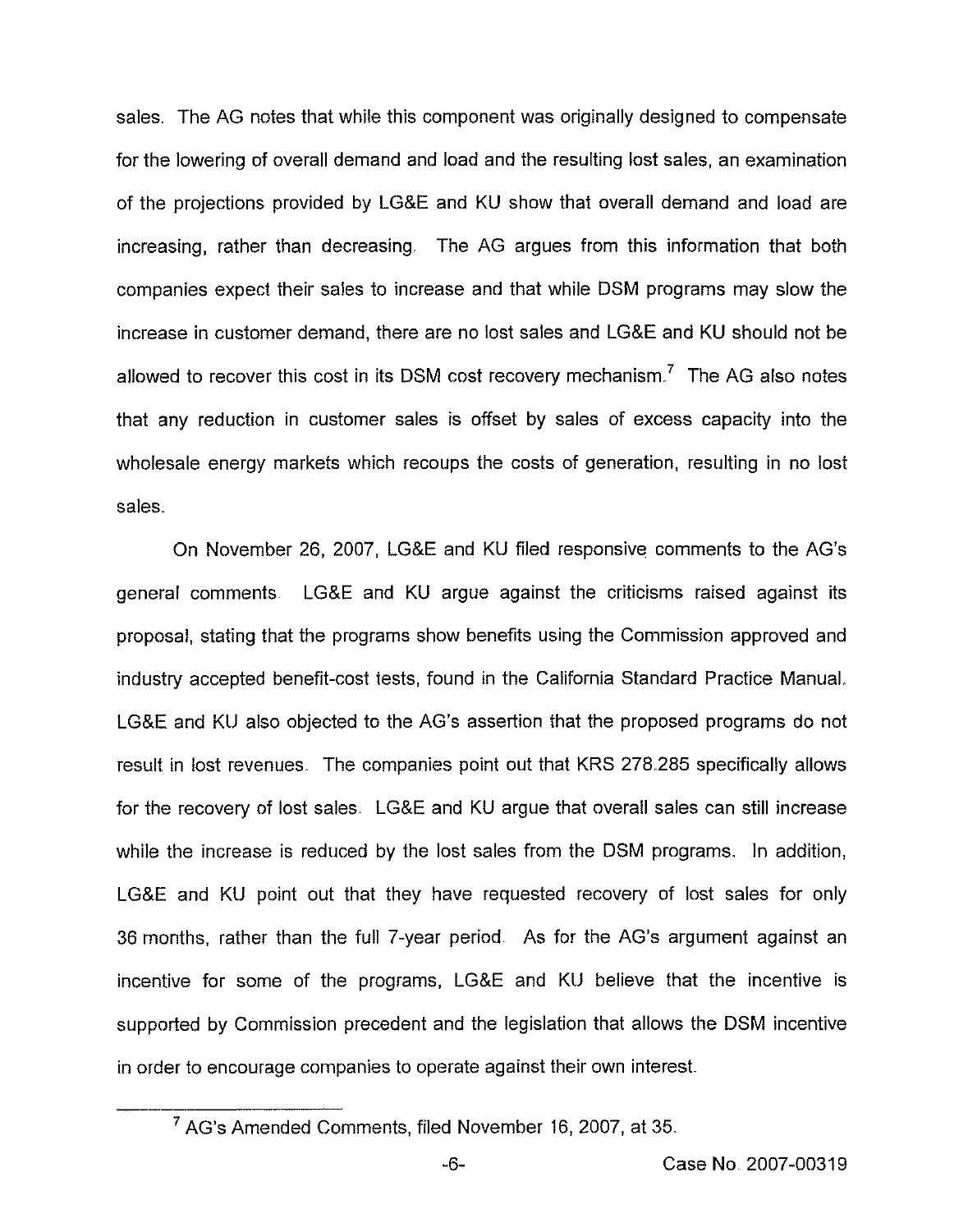LGBE and KV believe that the AG has misconstrued the purpose of the program designed to reduce the load on the system The companies argue that any load reduction will remain in the system despite any new generation or future demand it may experience. In response to the AG's statements regarding the level of education and advertising activity and expense, LGBE and KU argue that these are especially needed in Kentucky because of the low energy costs and the significant potential for energy efficiency Finally, LG&E and KU address the modifications proposed by the AG in various specific programs The companies believe that the AG's proposals would create barriers to participation or reduce the programs' effectiveness. LG&E and KU urge the Commission to approve the programs as proposed In defending the companies' DSM proposal, LG&E and KU discuss House Bill 1, the legislation recently enacted by the General Assembly of Kentucky to deal with energy policy.<sup>8</sup> The thrust of that legislation is to avoid building new generation by using cost-effective DSM programs to reduce increasing demand and energy usage. The companies argue that their proposal projects a reduction in demand that addresses the issues raised in House Bill 1

Concerning lost sales, LG&E and KU have correctly noted that KRS 278285 specifically allows for recovery of lost sales. The AG bases his argument that LG&E and KU are not experiencing lost sales by referencing the increase in overall sales. He also notes that the companies will experience an increase in generation in the future This argument does not recognize the fact that when a customer employs a DSM program to reduce usage, then LGBE and KU have lost the difference between the

 $-7-$ 

<sup>&</sup>lt;sup>8</sup> http://www.irc.ky.gov/record/07S2/HB1.htm.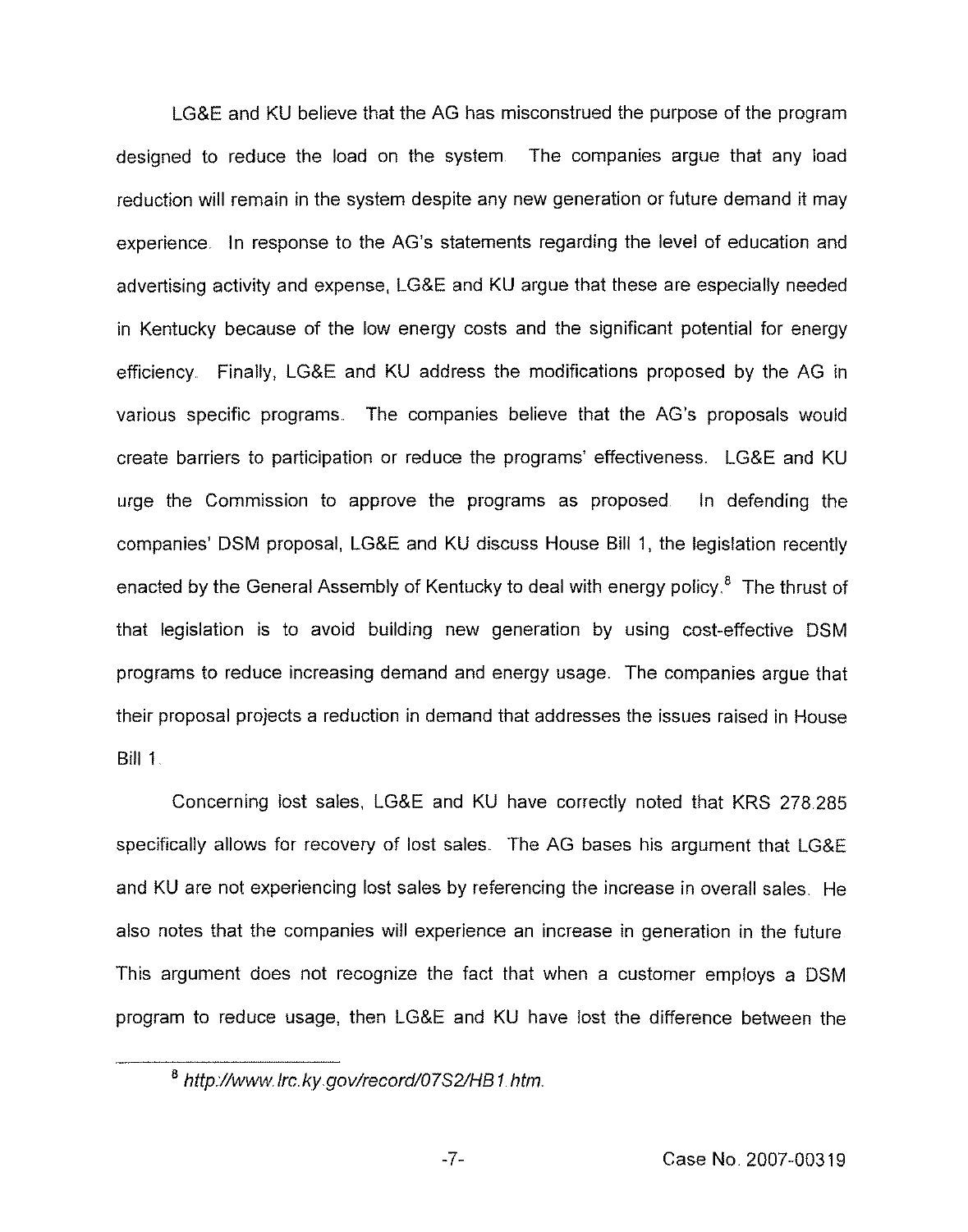revenue that would have been charged on the full usage and the revenue they collected on the lower usage. Increases will occur on LG&E and KU's systems, for example as customers are added to the system, regardless of the implementation of DSM programs. The Commission agrees with the companies that they are experiencing lost sales through the DSM programs and that the recovery should continue in the mechanism as the statute allows.

Concerning the proposed change in calculating incentives, LG&E and KU propose to use the calculation for the Load and Education programs, programs which do not show any measurable savings for the customer, and therefore the proposed change is calculated by 5 percent of the cost of the program. The proposed change allows LG&E and KU to recover \$155,205 more per year than it does under the current incentive system. $9$  The AG argues that it is inappropriate to have an incentive under three of the four programs which show an increase under the proposal. On this issue the Commission does not find LG&E and KU's arguments persuasive and therefore agrees with the AG and finds that the incentive mechanism should continue in its current form.

Concerning the increased costs of the DSM program, the Commission believes LG&E and KU have offered an appropriate response to the increased emphasis on DSM. KRS 278.285 requires that the recovery of the full costs of DSM programs, including lost revenues and incentives, are to be borne by ratepayers While ratepayers will be bearing a larger cost due to the expansion and addition of programs, they will

<sup>&</sup>lt;sup>9</sup> Response of LG&E and KU to Second Data Request of Commission Staff dated September 21, 2007.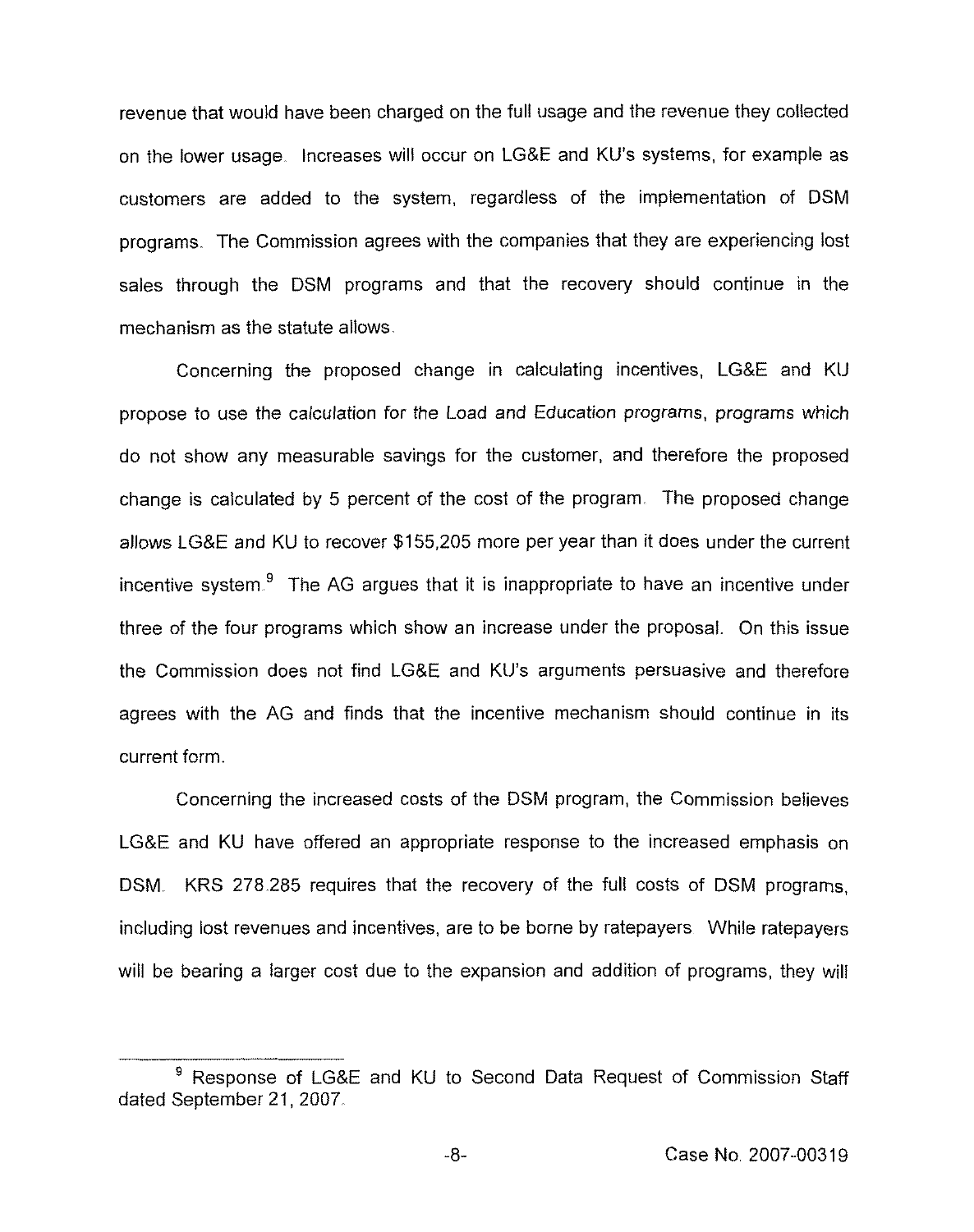benefit in that LGBE and KU will be able to delay the addition of new generating resources.

#### SPECIFIC PROGRAM COMMENTS AND CRITICISMS

The AG addresses each program individually in his amended comments, arguing against many of them based on the cost structure or the lack of benefit to the ratepayers and suggesting modifications of other programs He does, however, recommend that the Commission approve the application but order the companies to incorporate the suggestions and modifications he has proposed for each program

Each program is discussed individually below along with the AG's comments, LG&E and KU's response and the Commission's findings. KIUC, KACA and CAC have no positions on the programs, other than that discussed in the settlement agreement on the WeCare program

### **Existing Programs**

Residential Conservation. Currently, this program offers a residential customer a visit from a qualified energy audit professional for a payment of \$ 15 The inspector then produces a report for the homeowner with a set of energy efficiency recommendations LG&E and KLI propose to modify the program by adding a free audit option that customers can access on-line or via telephone and by increasing the cost of the inhome audit to \$25

The AG believes that the on-line audits are a cost effective tool but is concerned that the proposed \$25 fee for the in-home audit is too low. The AG notes that the increase in the fee still does not recoup much of the \$200 it costs LGRE and KU to perform the in-home audit. Analysis of the program from past years shows that while

 $-9-$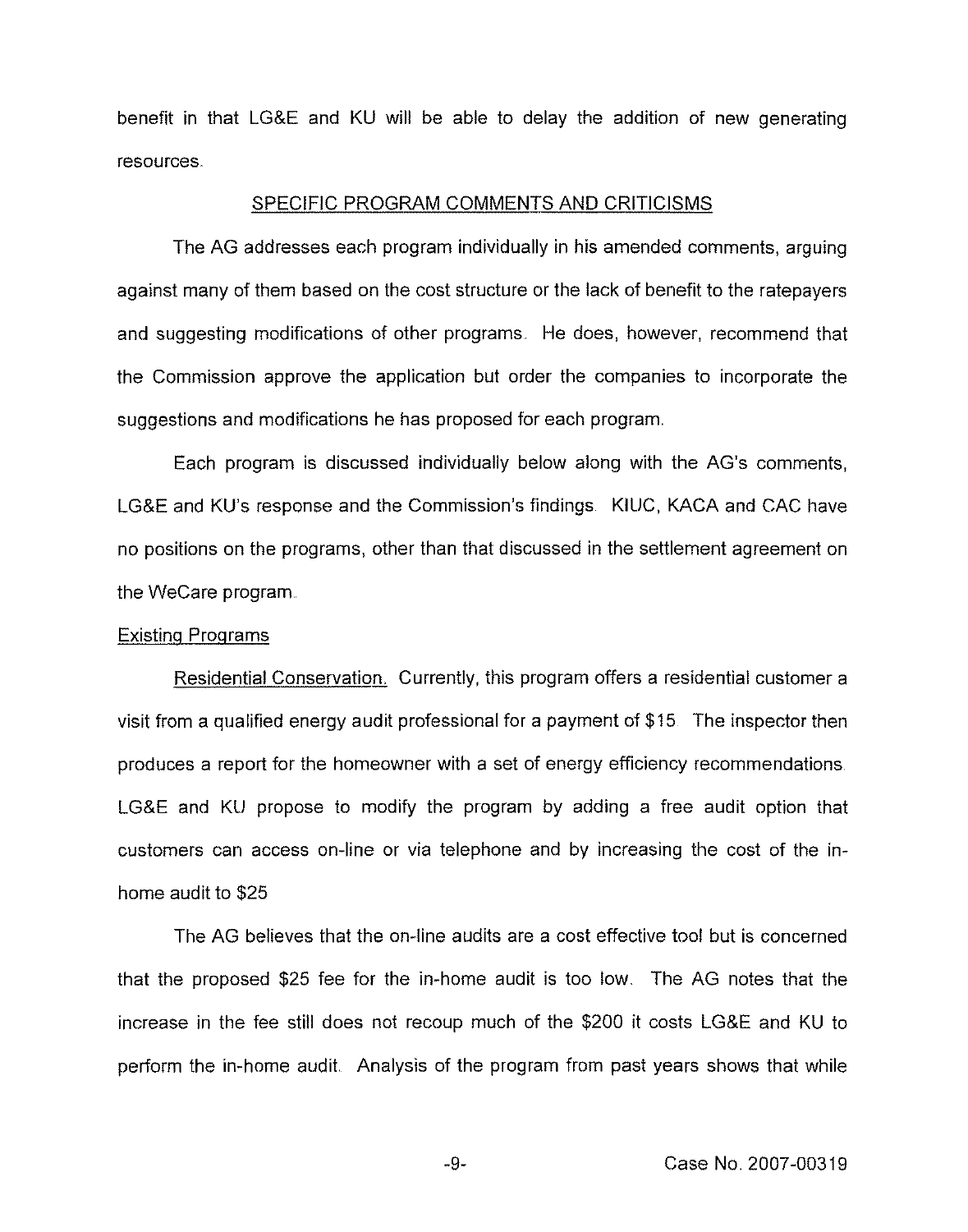customer participation rates were high, there was little implementation of the recommendations by customers, especially if it required extra effort and/or capital. The low implementation rate produces little in savings to offset the cost of the audit. The AG also objects to several items included in the budget for this program. The AG questions the \$7,000 budgeted for office supplies and expenses. He suggests that it should be disallowed since LG&E and KU already include \$49,000 for office supplies and equipment in the PDA. The AG argues that the \$656,922 allocated for program advertising should be reduced since the program has been offered since 1998 and customers should already be aware of it

LG&E and KU, in their responsive comments, state that they are not strongly opposed to increasing the charge but note that the program is cost effective even with a charge of \$25 per audit. The companies are attempting to keep the cost low in order to encourage a broad array of customers to participate. In response to the AG's recommendations regarding the \$7,000 in office supply costs, LG&E and KU respond that the costs are the supplies needed for the program over the 7-year period. The supplies included in the PDA are for costs associated with the implementation of the entire portfolio of programs, The companies also argue against reducing the advertising budget since promotion is still needed even though the program is not new. They point out that program details change and customers change within the customer base

The Commission is not persuaded by the AG's arguments concerning the cost of the in-home audit. While he argues that the proposed \$25 charge is too low, he does not provide any evidence concerning what the optimal charge should be or the impact

 $-10-$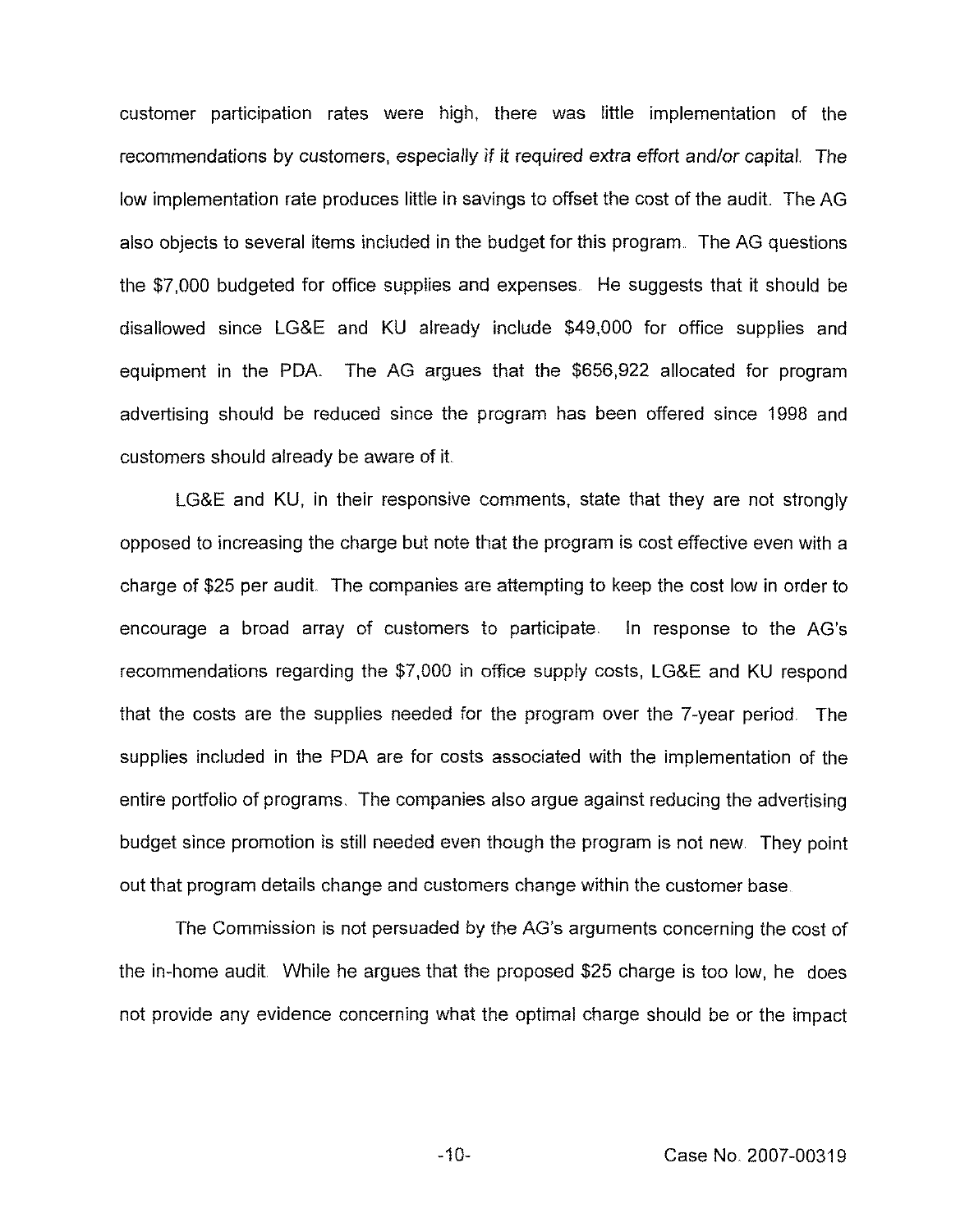on the program if the audit cost were higher. The Commission believes the proposed charge of \$25 is reasonable.

The Commission is persuaded by LG8E and KU's arguments that the office supply costs are different within the budgets of the program and the PDA. The PDA costs are not easily identified with one program or are common to all programs and should be budgeted for differently than for the individual programs. As for the advertising budget, continued advertising is needed to remind customers that a program still exists. In addition, explaining the details of the program as well as educating new customers are valid reasons to continue to advertise.

Residential and Commercial Load Manaqement. This program is designed to reduce peak demand and energy usage by installing load control devices on residential and commercial customer equipment. Commonly targeted equipment includes air conditioners, heat pumps, electric water heaters and poo! pumps. Load is reduced during periods of high usage by cycling the equipment on and off. Currently, LG&E and KU report that summer peak demand has been reduced in excess of 107 MW Historically, LG&E and KU have controlled load in this manner on average 11 days per year. Customers are compensated in one of two ways. Customers can elect to receive: (1) a bill credit during the summer months or (2) a programmable thermostat with no bill credit. Although LG&E and KLI will see a reduction in peak demand on days when the equipment cycles, any energy savings experienced are later given back when individual units must run longer in order to bring the temperature back to the desired level. This program targets one of the main drivers of summer peak, which is air conditioning, and

 $-11-$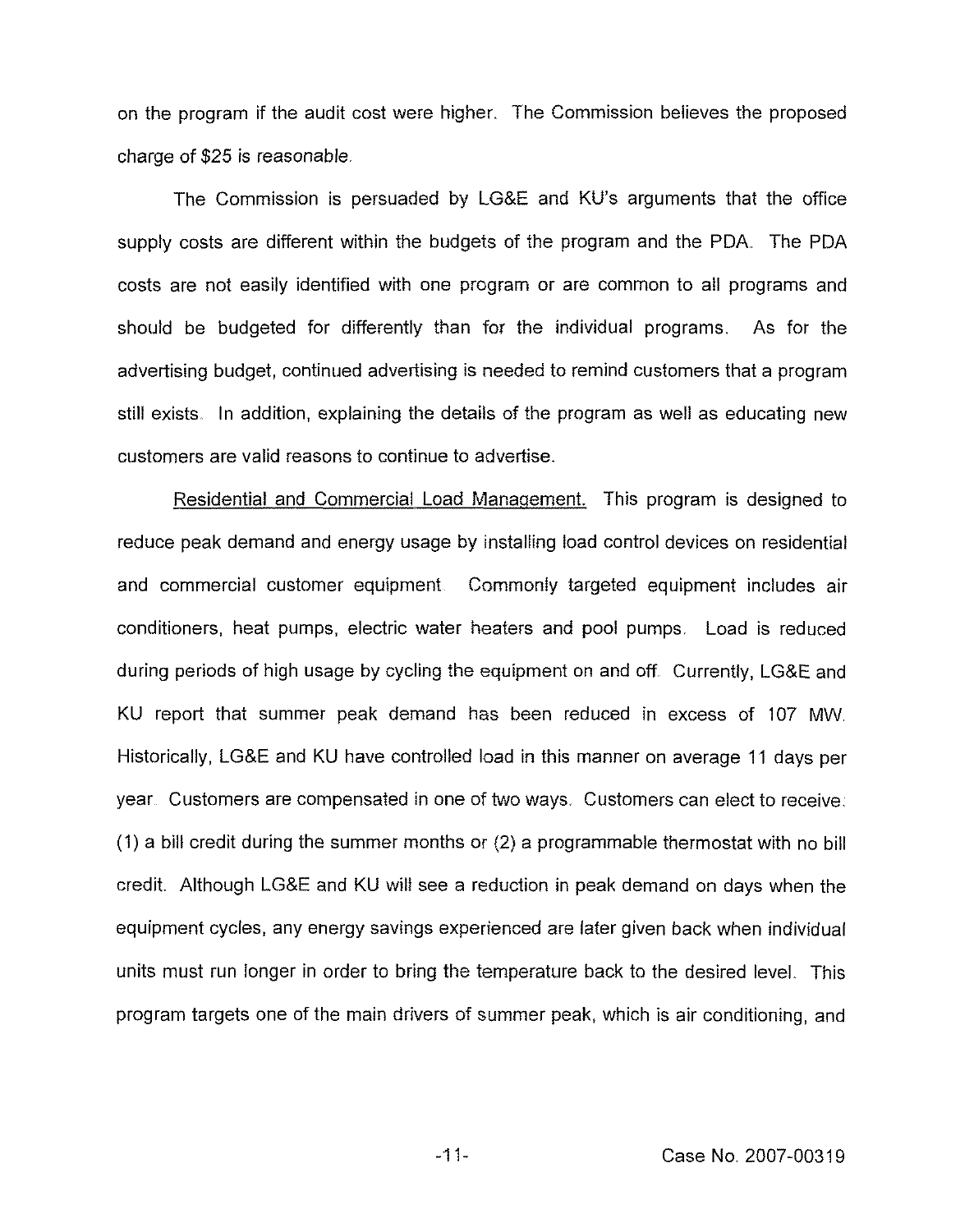helps delay the need for future generation capacity. lt also provides the companies with an additional tool in emergency situations by allowing them to rapidly shed load

The AG argues that while the program has some benefit to the companies, it offers no benefits to the customer, referring to the companies' statement that any energy savings experienced under this program are given back later. He further states that LGBE and KU supplied data that shows that overall demand and load projected is forecasted to increase each year, rather than decreasing as the program should do Finally, he states that if the program were truly needed by the companies, they would utilize it more than an average of 11 times a year The AG states that while the program may have an effect on capacity, the impact would merely shift the required increase in generation capacity to a later date and would not eliminate demand increases He points to five combustion turbine units that are planned for and additional 740 MW set to be installed between 2015 and 2018 and another 750 MW coal unit planned for 2019 in support of his argument. As a final concern, the AG notes LG&E and KU's reserve capacity, which any savings would increase and allow the companies to generate more off-system sales Finally, the AG is concerned about the program cost which he believes is not cost effective from a ratepayer standpoint. According to the AG's calculations, the program consumes around 40 percent of the DSM budget while generating only 3.7 percent of the savings. The AG's recommendation is that the program be discontinued as expeditiously as possible.

LG8E and KU responded to the AG's critique of this program by stating that his comments demonstrate a clear lack of understanding of capacity savings and related benefits and of the misunderstanding of the proper benefit-cost analysis of DSM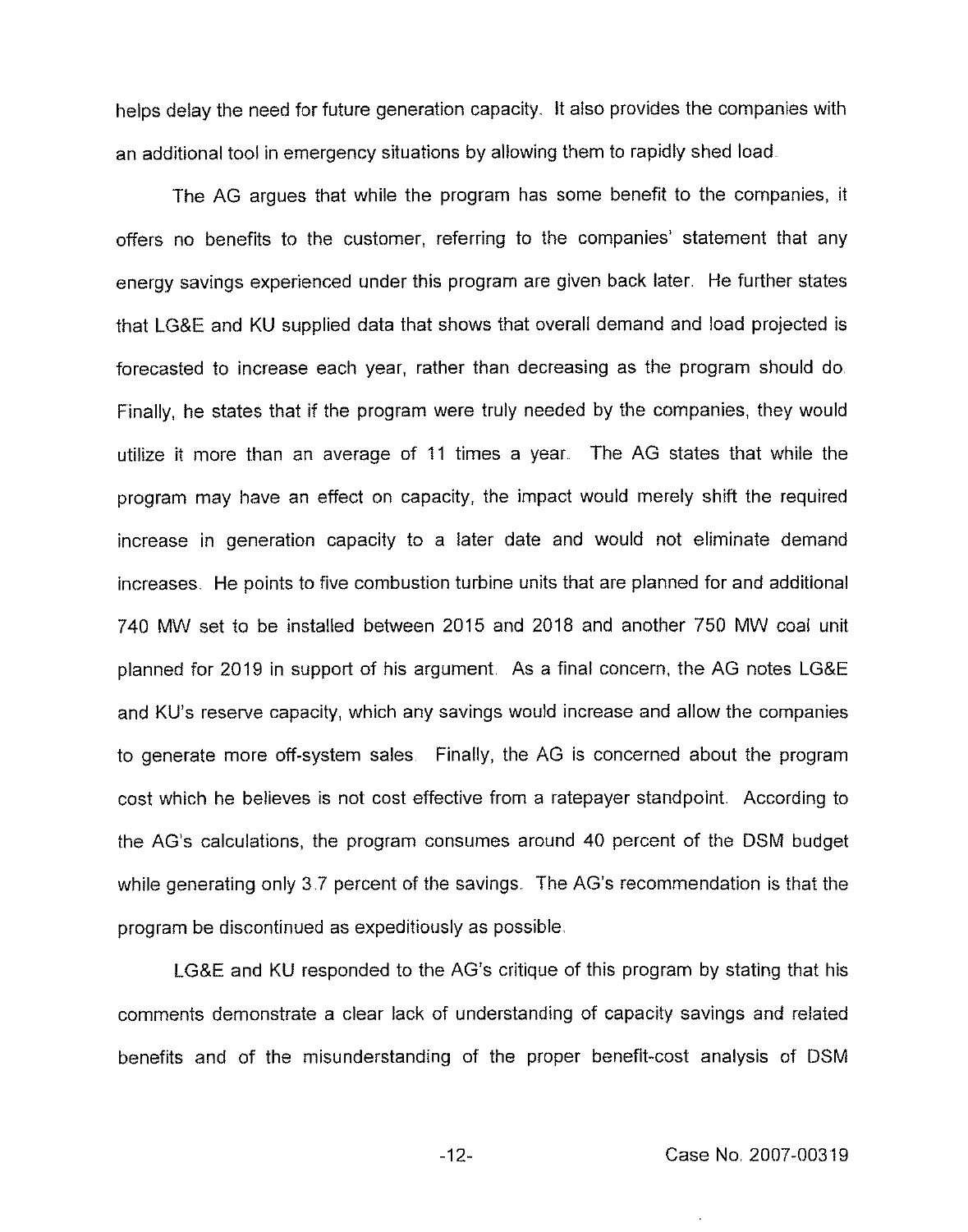programs. The companies state that the proper analysis is the four traditional, industry standard, and Commission utilized cost-benefit tests, also known as the California Tests Of all the programs, these tests are most favorable for this program. LG8E and KU note that this program provides permanent demand reductions as long as the program is in effect and can be done with the flip of a switch This program gives the companies a degree of control over a known quantity of demand which ensures that they do not have to build or acquire capacity to serve incremental load.

The Commission finds that the California Tests show that these programs are cost effective and do provide load reduction and reduce the need for adding additional capacity for time of peak load and should continue as proposed

WeCare. This program provides free home energy audits and weatherization to qualified low income customers. Eligible households are those at or below the Low Income Home Energy Assistance Program ("LIHEAP") federal poverty guidelines. KACA and CAC disagreed with LG&E and KU over certain administrative issues related to WeCare

The parties were able to reach a settlement on the WeCare program. Pursuant to the Settlement Agreement, among other things, LG&E and KU will contract with KACA to perform intake for the WeCare program at a reasonable price reflecting the economies of scale and scope available to KACA due to its operation of the U.S. Department of Energy Weatherization Assistance Program and the federal LIHEAP. LG8E and KU also agreed to contract with KACA to perform audits necessary for the WeCare program at a reasonable price. With respect to the weatherization work, the parties agreed that LGBE and KU will conduct a reasonable Request For Proposal

 $-13-$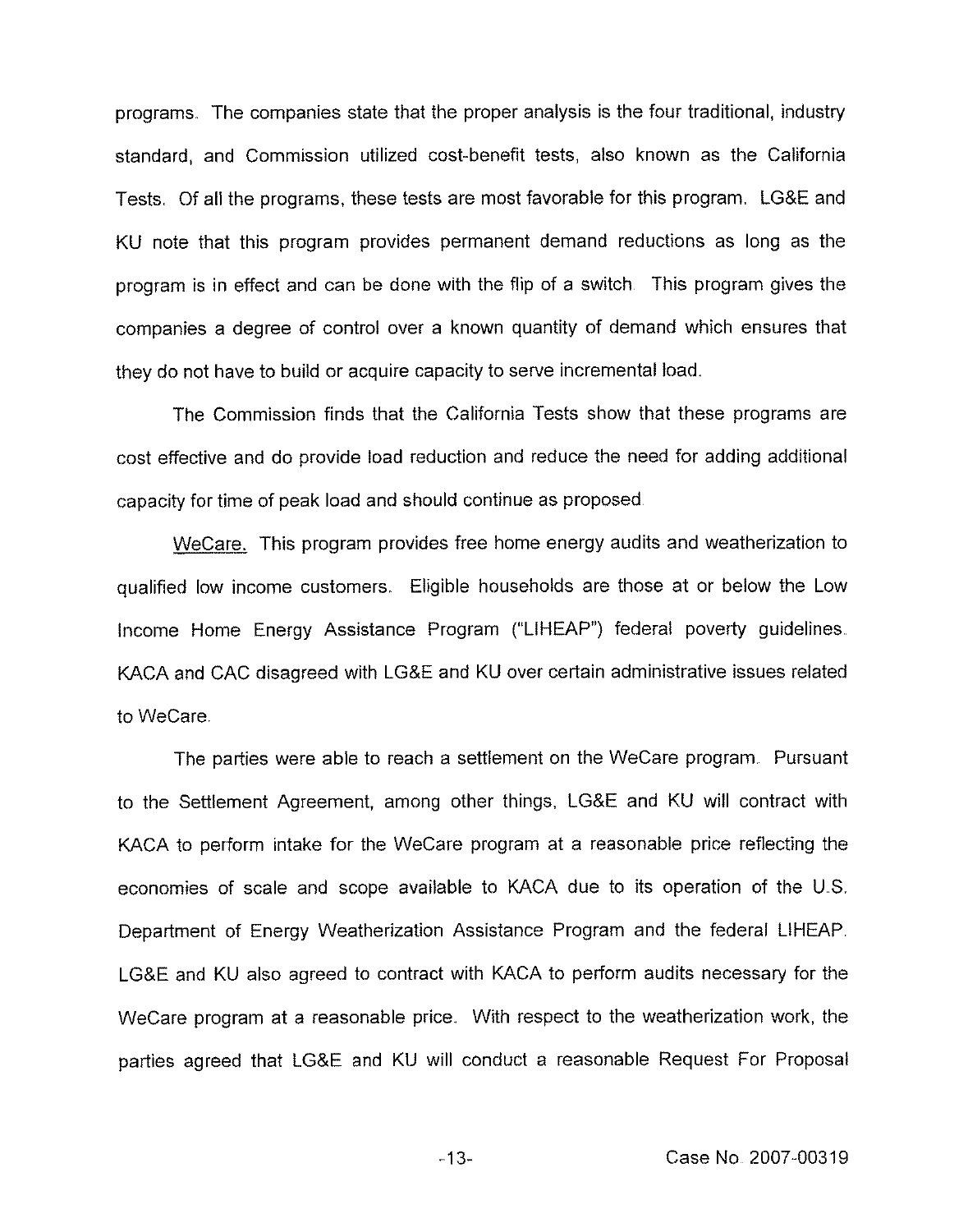process to ensure that they prudently choose the best WeCare program weatherization vendor looking at factors such as quality, experience, certification of staff, ability to coordinate with existing programs, and cost. All parties also agreed that the use of engineered savings with a billing analysis component is a reasonable and appropriate means of evaluating the efficacy of energy efficiency measures implemented by the WeCare program.

The Commission finds the settlement agreement reasonable and that it should be accepted

Commercial Conservation. This program offers free energy audits to commercial customers and attempts to increase implementation rates by offering an energy efficient new technology equipment incentive for replacement of aging, less efficient equipment The program offers rebates upon verification and proof of purchase and installation of the new measures LGBE and KU propose to modify the program by expanding the levels of audits from three to five. Walk through and light commercial audits will be added for small commercial customers. The focus will be prescriptive measures such as lighting, water heating, air conditioning, HVAC tune-up and other measures that are cost effective, easily identified and analyzed. LG&E and KU will further modify the program to include additional contractor participation The program will establish a dealer referral network which will assist participants of all energy efficiency programs in selecting qualified energy service companies who can implement the recommended measures. The program is designed to reduce demand and energy usage. The program will add a rebate component to increase implementation rates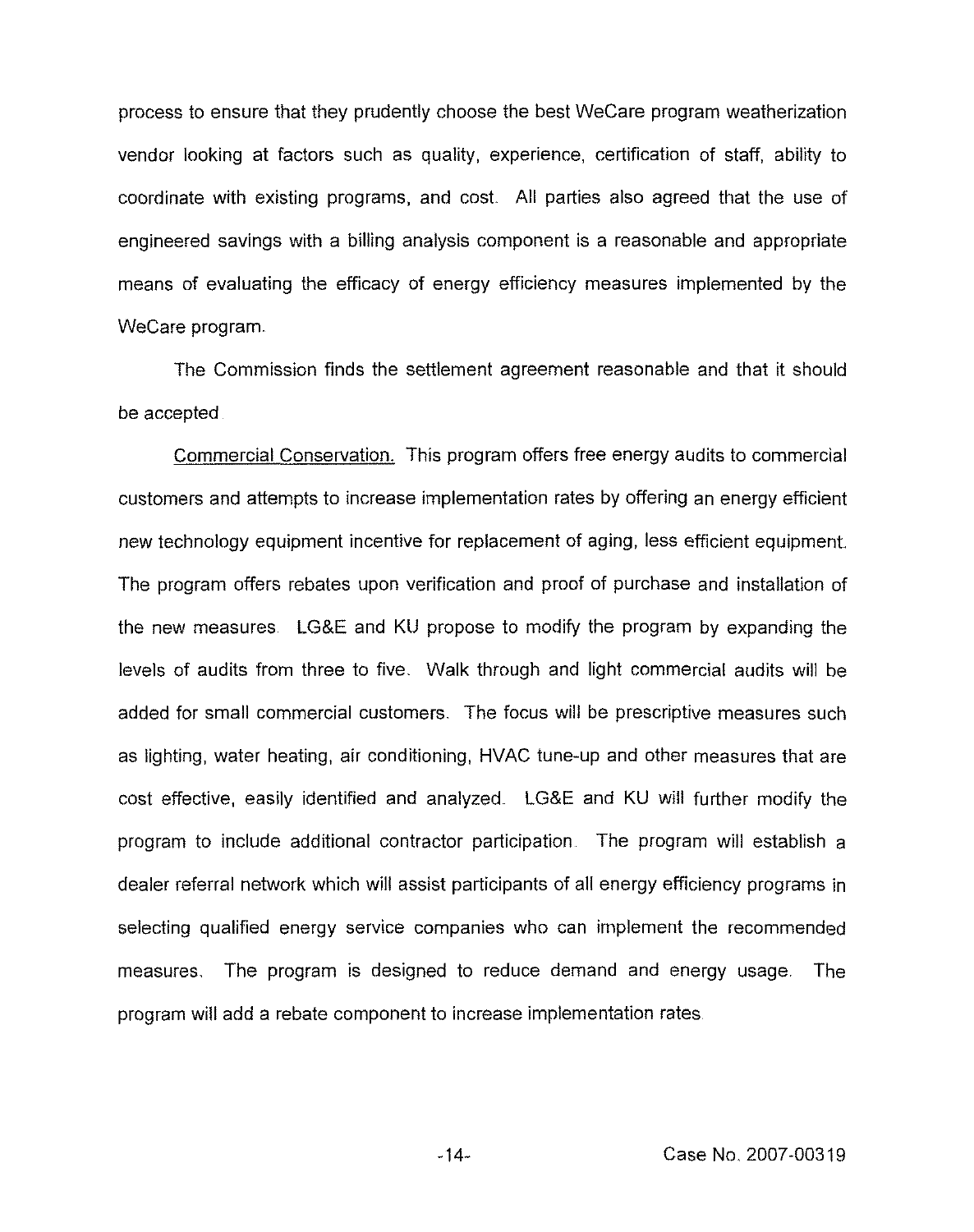The AG believes that this program is a reasonable use of ratepayer funds but believes that the participants should be required to pay a fee similar to that paid in the residential conservation program. He suggests that the fees collected could help offset and lower the overall cost to ratepayers. He recommends approval of the program with the above-mentioned modification.

LGKE and KU oppose charging a fee for this service. The companies believe that such a fee would create a barrier to participation in the program since the audit takes place during business hours, thereby interrupting the customer's business They believe that this inconvenience will prevent frivolous use of this program

The Commission is persuaded by LG&E and KU's concerns regarding how a fee might hamper getting companies to participate and find that the program should be approved as proposed.

# New Programs

Responsive Pricina and Smart Meterinq Pilot. This program was approved as a pilot program by the Commission in Case No. 2007-00117. The goal of the program is to determine customers' ability and willingness to shift usage from higher demand and higher cost time periods to lower demand and lower cost time periods. The program will test various combinations of equipment and variable rate structures to encourage shifting Various combinations of equipment without the rate incentive will also be tested The program will use smart metering, information displays, programmable thermostats, load control switches, and a variable rate structure, which includes time-ofday use and real-time critical peak price components Although previously approved by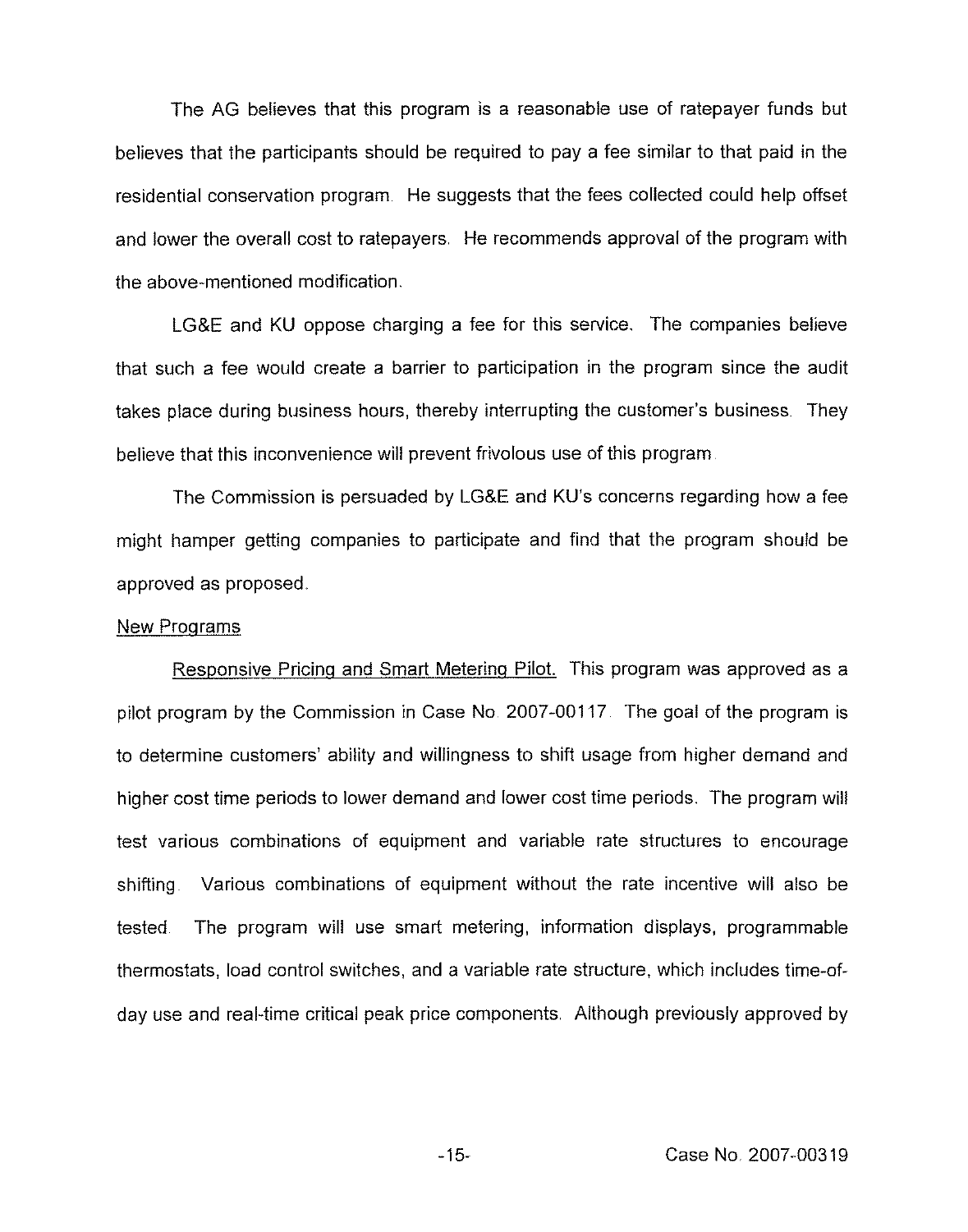the Commission, LG&E and KU included this program to provide a full and complete picture of all their DSM programs

Residential High Efficiency Lighting. The objective of this program is to encourage customers to switch from purchasing incandescent light bulbs to compact fluorescent light bulbs ("CFL"). The companies plan to increase customer awareness of environmental and financial benefits of CFLs, thereby increasing societal acceptance and market penetration. LG&E and KU will partner with retail outlets to provide incentives to place 5.8 million Energy Star rated CFLs over the next 7 years LG&E and KU will provide coupons good for a \$1 discount on standard CFL bulb replacements and a \$2 discount for CFL flood replacements. The companies will mail the coupons to customers along with educational materials several times a year The coupons will be good at certain retailers who will capture sales information and report it to the companies. Educational materials will also be available from the retailers participating in the program.

The AG is concerned that the promotional costs begin at around 50 percent of the yearly budget and increase over the life of the program to 70 percent of the program budget. The amount for consumer rebates, on the other hand, decreases from 30 percent of the budget to 24 percent LG&E and KU have stated that this is because only the promotional expense has been adjusted for inflation over the 7-year period of the program. The AG states that it is unclear how spending more on advertising than on the rebate will accomplish the goal of the program During discovery, the AG had questioned whether it would cost less to just mail each customer a CFL LG&E and KU agreed that it would cost less to do this, but the companies could not be assured that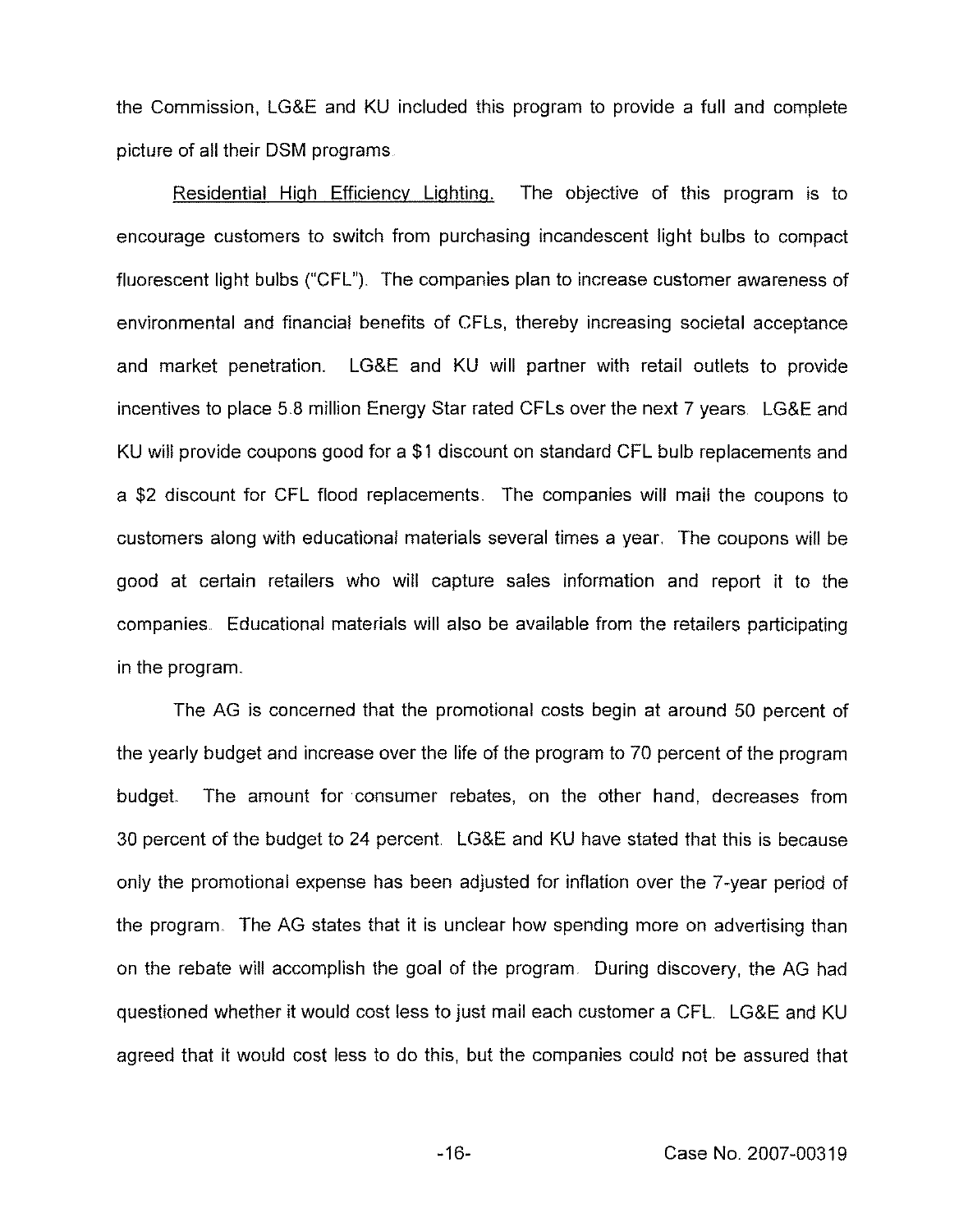the customer would actually use the bulb The AG recommends approving the program but also recommends that the Commission require LG&E and KU to evaluate direct mailing of the bulbs as a more cost effective use of ratepayer dollars.

LG8E and KU accept the AG's recommendation and upon Commission approval will evaluate the cost effectiveness of mailing each residential customer a CFL instead of a coupon and promotional expenses. As for the AG's objections to the budgeted amount for advertising, the companies expect a drop in the customer response rate as the market becomes more saturated with CFLs. The promotional expenses stay flat because of the plan to mail a \$1 or \$2 coupon to each customer four times a year. They expect the use rate of the coupons to fall each year producing the change in the relationship between the budgeted amounts noted by the AG.

The Commission finds that LG&E and KU should further evaluate the cost effectiveness of mailing the bulbs rather than coupons. The Commission further finds that LG&E and KU should notify the Commission of the results of its evaluation and employ that result in its implementation of this program.

Residential New Construction. The goal of this program is to reduce residential energy usage through creating a shift in builders' new home energy efficient construction practices. Energy Star statistics indicate that builder penetration and customer participation in the Energy Star program is low in Kentucky. The companies plan to educate builders, contractors and customers on the environmental and financial benefits of whole-house energy efficient building practices. LG&E and KU will partner with homebuilders associations in Kentucky to adopt and implement the Department of Energy's Energy Star new homes energy efficiency program. Selected National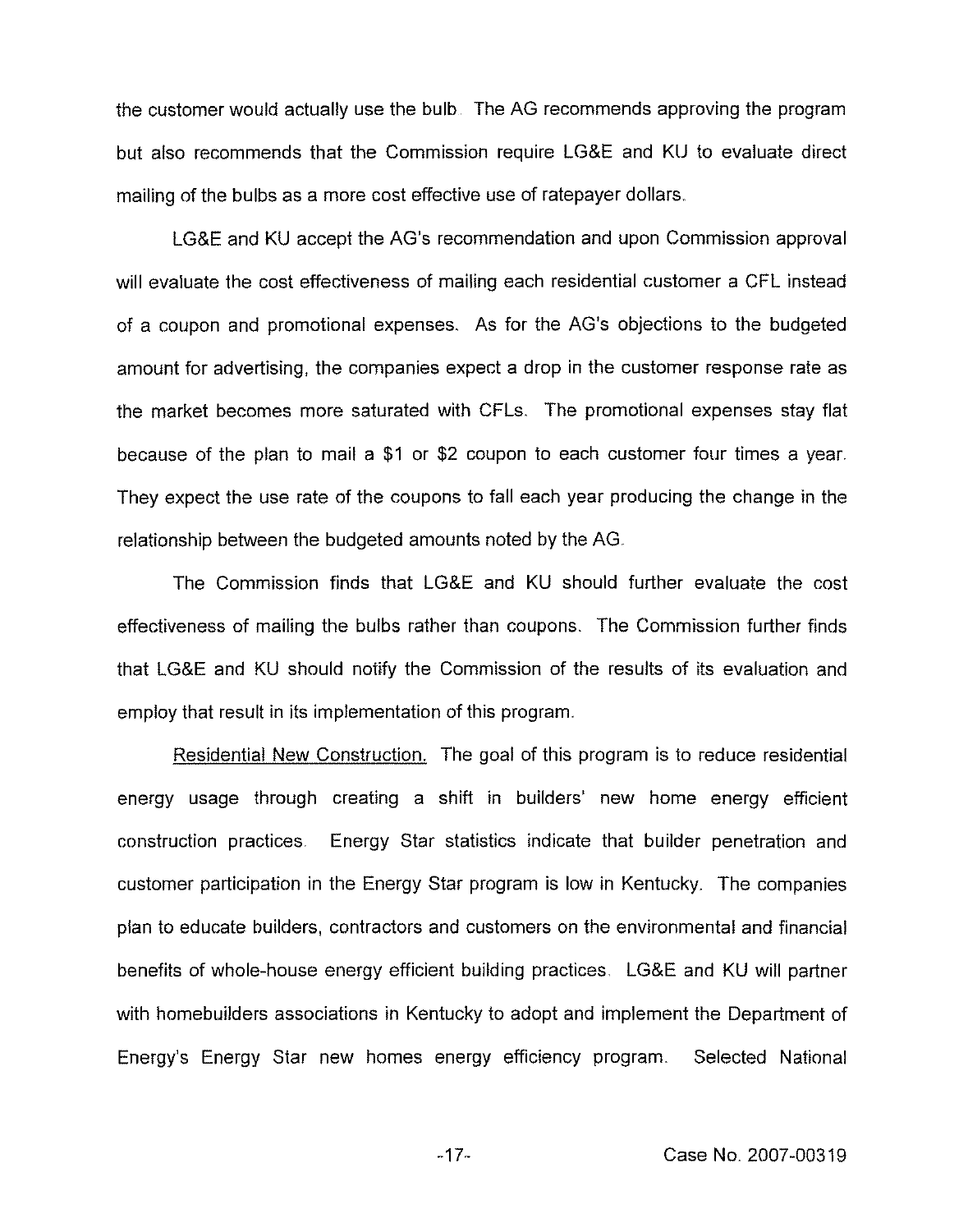Association of Home Builders' approved green building methods may also be included to further impact the environment and reduce carbon dioxide emissions. The companies hope to increase the participants in this program, since some of the opportunities to save energy are lost once the home is built

The AG recommends that the program be designed to encourage and assist homebuyers in the purchase of energy efficient homes rather than have the companies encourage the building of these houses and to provide support, training and infrastructure to develop the necessary number of Energy Star inspectors. He further states that it is hoped over time that the public will want Energy Star homes and that the companies will no longer need to provide incentives

LG&E and KU note that this program passed the Participant, Utility Cost and Total Resource Cost tests The companies agree to evaluate the AG's recommendation to provide incentives to homebuyers to purchase Energy Star compliant homes but believe, however, that the issue is more one of supply rather than demand They note that encouraging the building of these homes by ensuring a sufficient supply of inspectors is necessary to make sure that there is both a supply and demand for these types of homes. The Commission finds LG&E and KU's arguments persuasive and finds that the program should be approved as proposed.

Residential and Commercial HVAC Diagnostics and Tune Up. The program is designed to reduce peak demand and energy use by conducting a diagnostic performance check on residential and small commercial air conditioning and heat pump units, air restricted indoor and outdoor coils, and over- and under-refrigerant charge Units with any of these problems will be eligible for corrective action through an

 $-18-$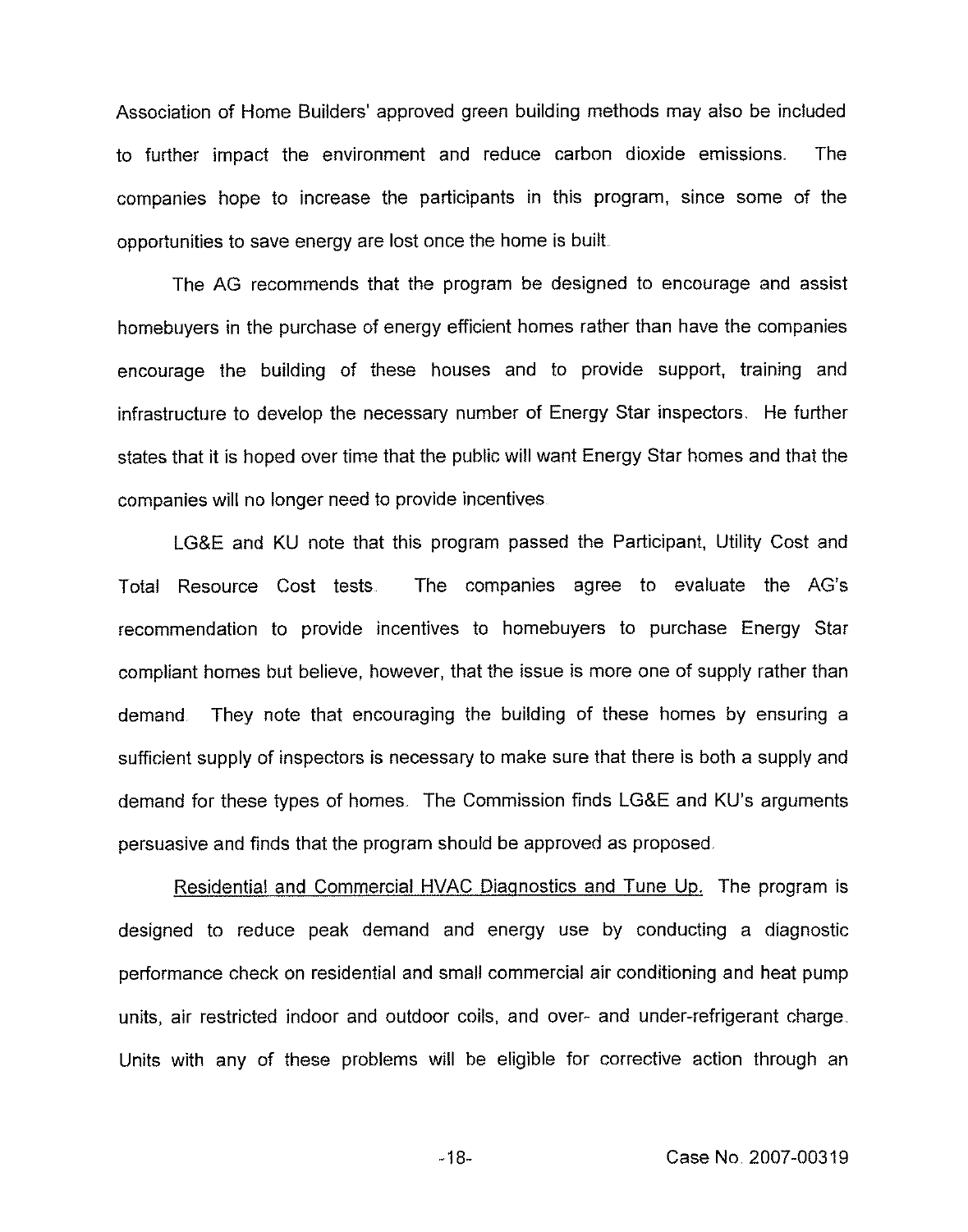Authorized Dealer Network. Not every customer will be targeted in this program, only those with probable HVAC system performance issues. Customers can seek help individually or they may be referred through other LG&E and KU DSM programs which identify an underperforming unit. Correcting these problems is expected to decrease run times, reduce excess energy consumption, and demand and increase unit life. Customers will be charged the following fees for the service:

| Fee   | <b>Full Cost to Utility</b> |
|-------|-----------------------------|
|       | \$125                       |
|       |                             |
|       | \$200                       |
|       |                             |
| \$50  | \$200                       |
| \$100 | \$300                       |
|       | \$35<br>\$50                |

The program will subsidize the unpaid portion of diagnostic and tune-up costs. The contractor who diagnoses the problem will not be the same contractor who repairs the problem.

The AG argues that the customer should be held accountabie for more of the true cost of the service. He believes that the companies could still offer a discount, which would benefit the customer, yet would create a more cost effective program. He therefore recommends approval of the program, but suggests that participants be given a discount of 25 to 33 percent rather than only paying 25 to 33 percent of the true cost,

LG&E and KU responded that its proposal discounts those services that will induce customers to actually use the services offered. The companies will monitor the level of participation associated with these discounted services. If it appears that the participation levels will continue as a lower discount, the companies will adjust the discount.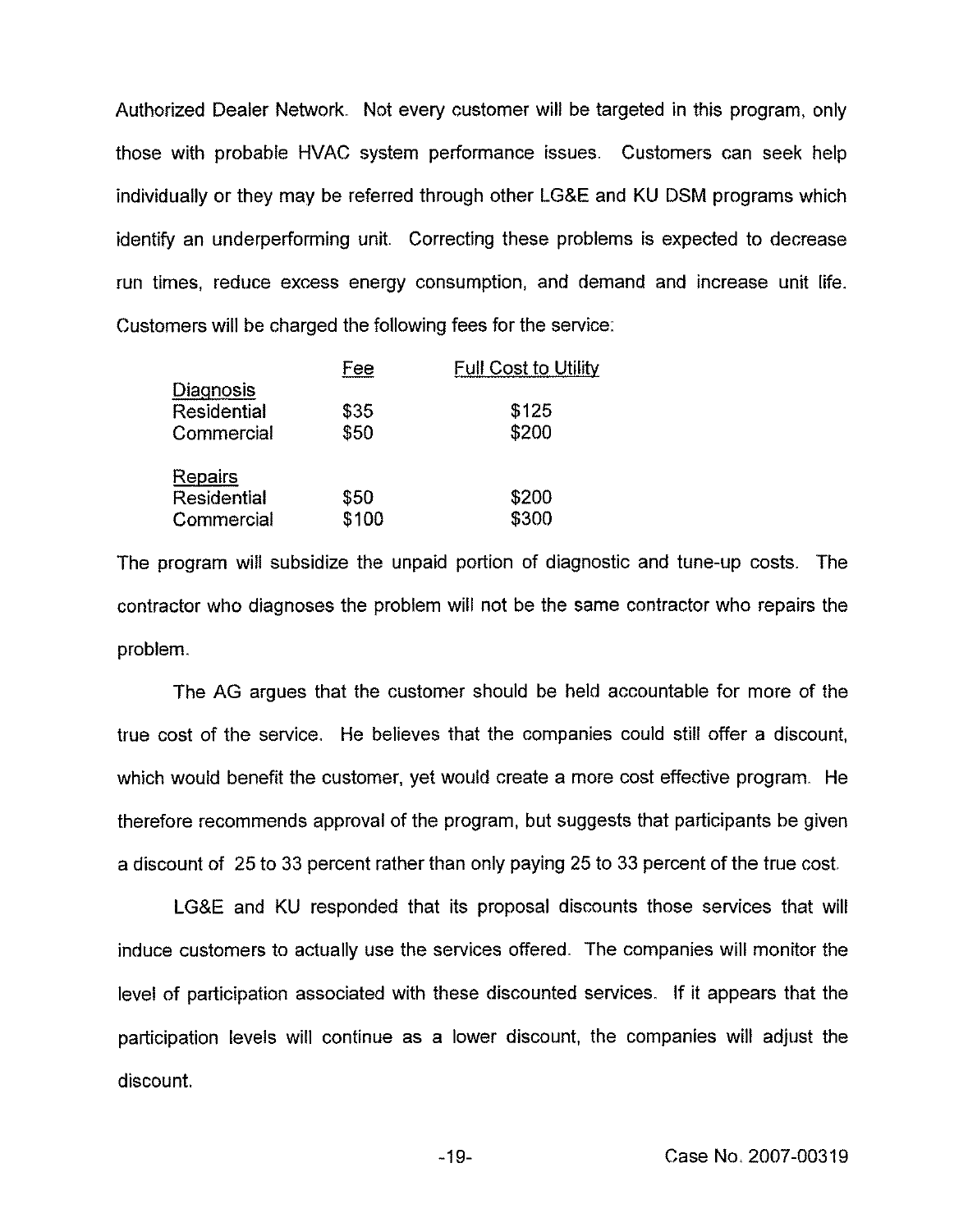The Commission agrees with LG&E and KU that the discount is needed to entice customers to use the services and therefore finds that that the program should be approved as proposed.

Customer Education and Public Information. The objective of this program is to increase public awareness and understanding of the need for more efficient use of energy as well as the environmental and financial impacts from climate change issues. LG&E and KU also aim to increase customers' awareness of energy efficiency products and services. The program includes an educational component for elementary and middle school students. No incentives will be paid under this program, The educational materials will be disseminated through schools, printed information, and mass media advertisements. There are no discernable energy savings associated with this program.

The AG agrees that it is important to educate the public on energy and climate issues but questions the reasonableness of using a dedicated employee specifically for the purpose of school outreach, as LG8E and KU have proposed. He questions the effectiveness of a child's influence over parents' energy decisions. The AG also questions whether the advertising also benefits the shareholders since the advertising creates goodwill for the companies as well as educating the public. The AG recommends reducing the advertising budget of these programs but does not suggest by how much. He also recommends having the shareholders share in the costs of the proposed advertising.

LG8E and KU argue that the proposed educational costs are needed for the success of the whole porffolio of the proposed DSM programs, The companies note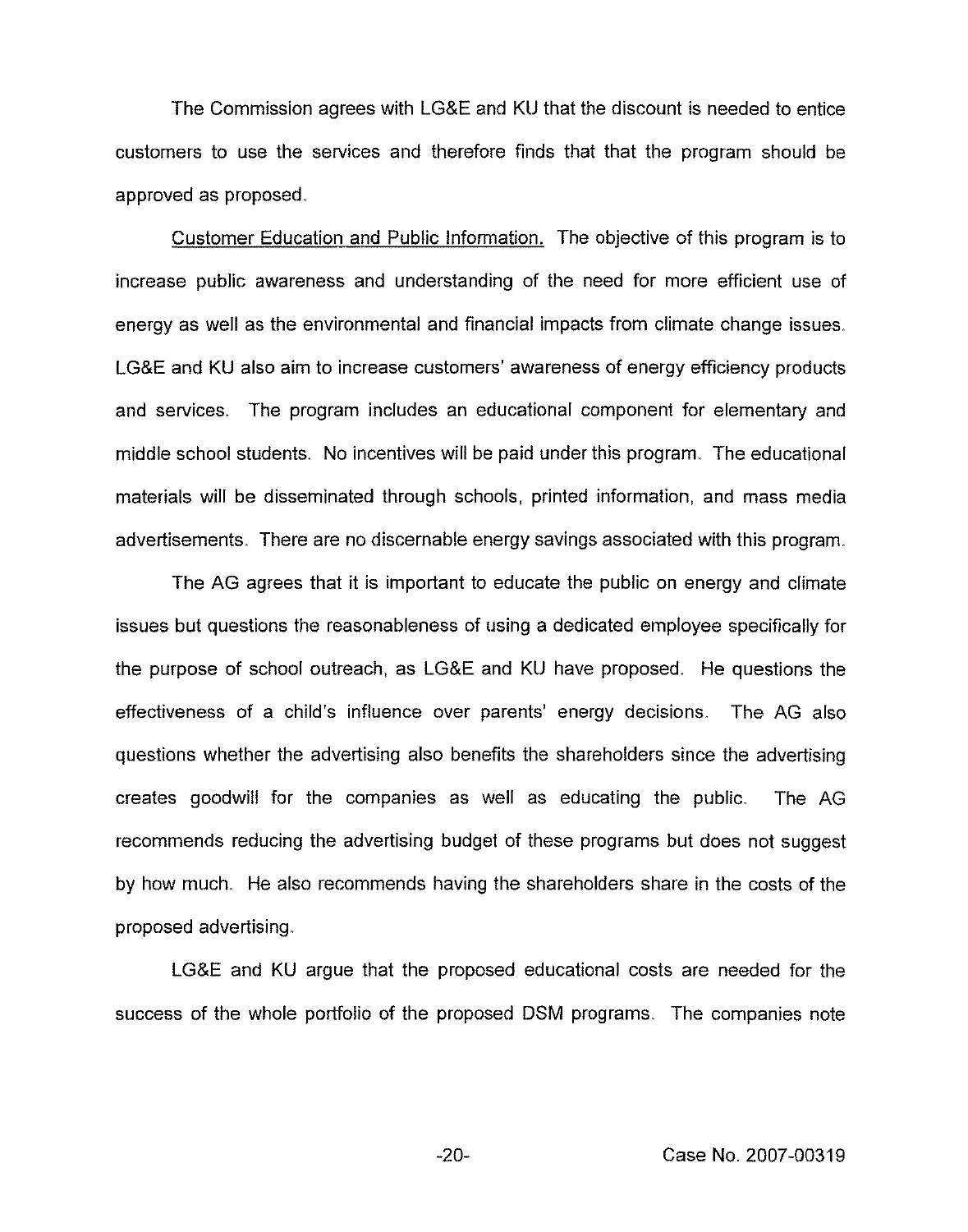that this program is cost effective when these costs are factored into the cost of the entire portfolio of programs, rather than separately.

The Commission finds that education is necessary to ensure the success of the entire proposal and finds that the program should be approved as proposed.

Dealer Referral Network. LGSE and KU plan to establish and maintain a Web-based Dealer Referral Network ("Network") to deliver services to prograr constituents. It will assist customers in finding qualified and reliable personnel to install energy efficiency improvements recommended by other energy efficiency programs, identify energy-related subcontractors for contractors seeking to build energy efficient homes or improve energy efficiency of existing homes and fulfill incentives and rebates LG&E and KU hope to improve the implementation rate for its programs with this program by helping customers find qualified personnel and by making the payment of incentives simple and timely. There are no customer incentives with this particular program. The Network will be maintained by a contractor who will establish the database sorted by the type of work they perform

The AG supports the program and recommends approval, but strongly suggests that the Commission require LG&E and KU to vigilantly maintain the proposed oversight procedures to ensure that any contractors failing to meet licensing or other requirements are removed in a timely fashion. The AG further believes that the Commission should require LG8E and KU to notify customers using the Website that they are not endorsing or recommending any of the firms listed on the site and they are not guaranteeing the quality of the work or accepting liability for the work.

-21- Case No. 2007-00319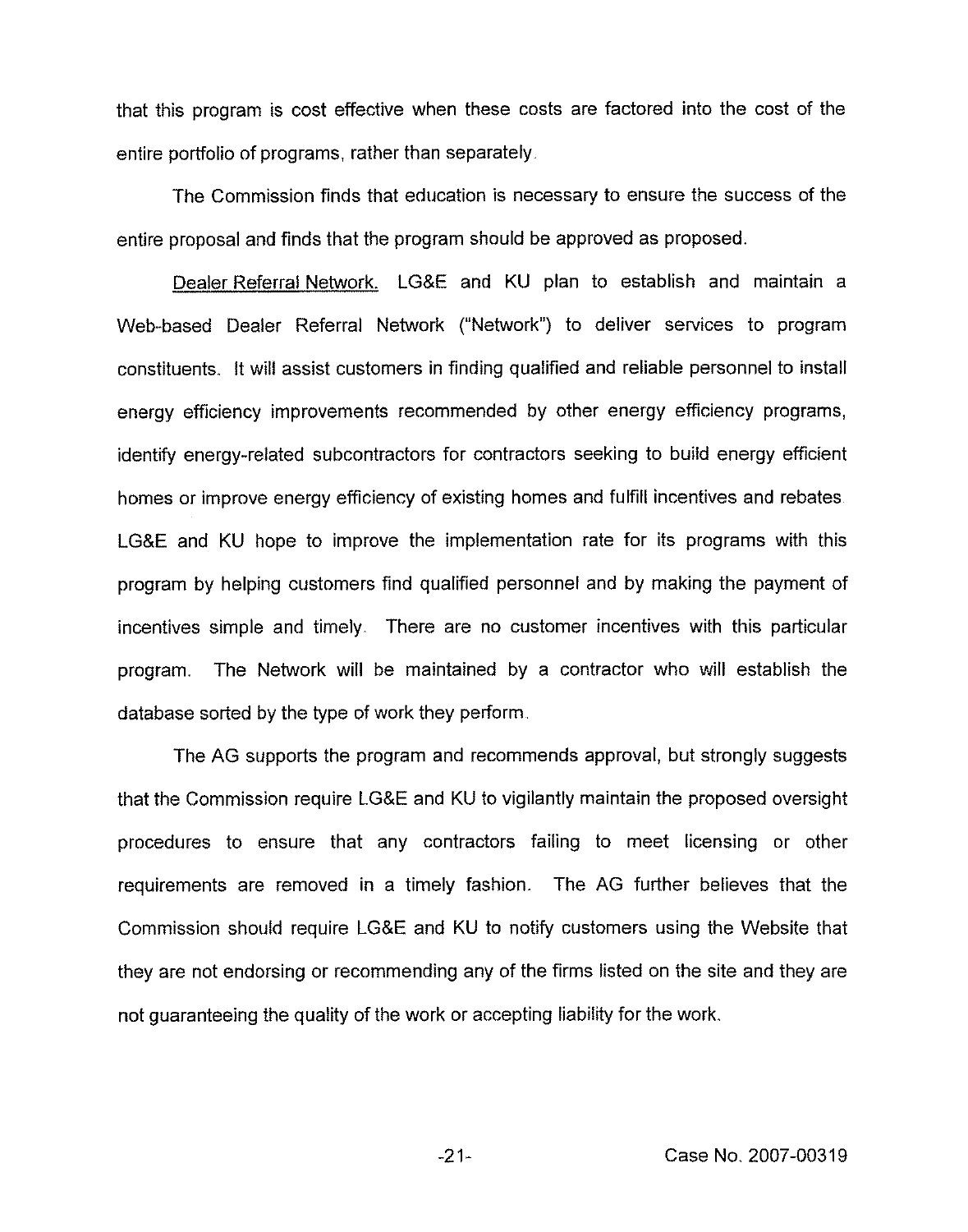LGKE and KU agree with the AG's recommendation and will take steps to ensure that the dealer referral Website prominently displays the appropriate disclaimers.

The Commission finds that the program should be approved with the AG's recommendations incorporated into the program.

Program Development and Administration. This is a support program that captures development costs, administrative costs and functions that are common to all energy efficiency programs. This category was developed due to the difficulty in determining an exact allocation to individual programs or rate classes; therefore, these costs will be allocated to each rate class. Typical costs included in this category are:

- <sup>~</sup> Consultant cost for new program concept and initial design
- <sup>~</sup> Market research related to new programming
- <sup>~</sup> Research and technical evaluation of new technologies and programs
- <sup>~</sup> Overall program tracking and management
- <sup>~</sup> Attendance at Energy Efficiency/DSM conferences and workshops
- <sup>~</sup> Development of key personnel
- <sup>~</sup> Membership in associated trade organizations
- ~ Subscriptions to educational and trade publications
- <sup>~</sup> Office supplies and equipment related to general management of the organization

Program development costs will be accrued into this program's administrative budget until they are incorporated into pilot or full scale program offerings submitted jn subsequent filings.

The AG argues that some of the costs in this program, such as consultant costs for new program concept and initial design, research and technical evaluation, are too remote to provide any direct benefit to ratepayers and therefore the costs associated with these activities should be disallowed. He further argues that some of the other proposed activities benefit the companies rather than the customers. Personnel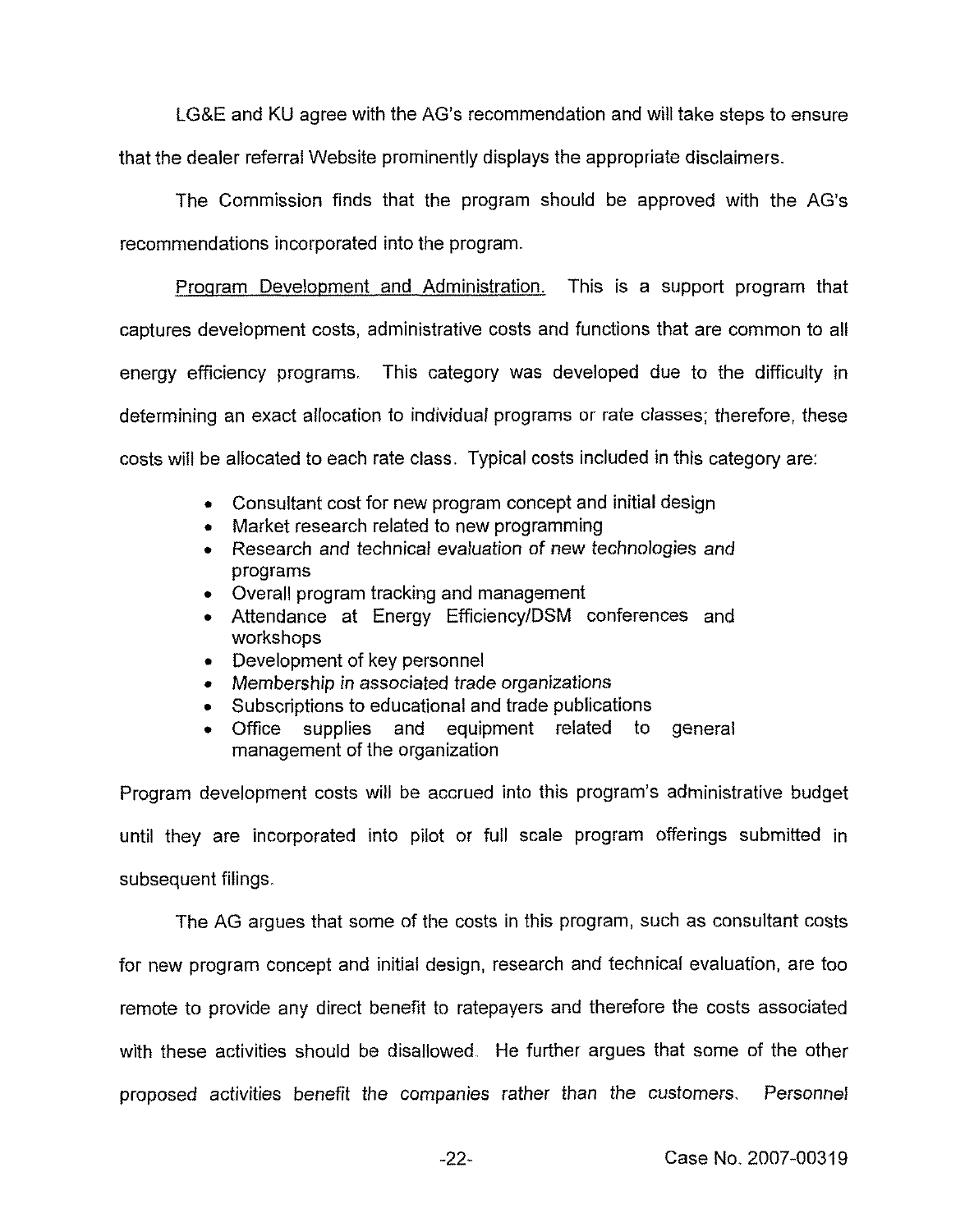development, workshop and conference attendance, and membership in trade organizations and subscriptions primarily benefit the companies and therefore should also be disallowed. He also fears that costs included in this program, such as market research and office supplies, are already included in the other programs' budgets and therefore these costs may be duplicative. He urges the disallowance of these costs unless the companies can provide justification for their inclusion.

LG&E and KU note that the costs in this program have always existed and they disagree that most of the costs should be disallowed They argue that these costs are needed to grow and manage existing DSM programs and to develop new ones. Costs already recovered in the current program, such as management costs, will be included in this category and will help sustain the full DSM portfolio. LG&E and KU disagree with the AG's characterization of the costs as "remote," since they are key to the development of new energy efficiency technologies and future DSM programs that will benefit customers. Other costs objected to by the AG, such as personnel development, memberships in trade associations, and subscriptions to trade publications, are necessary to the ongoing development of new programs. LG&E and KU addressed the costs that the AG feared were recovered both in other programs and in this one, such as market research and office supplies, by noting that the costs in specific programs are related to tasks and supplies for that program, while the similarly named costs in this program will apply to future programs or are common to all programs. Therefore, the costs are not duplicative.

The Commission finds LG&E and KU's arguments persuasive and finds that the program should be approved as proposed

 $-23-$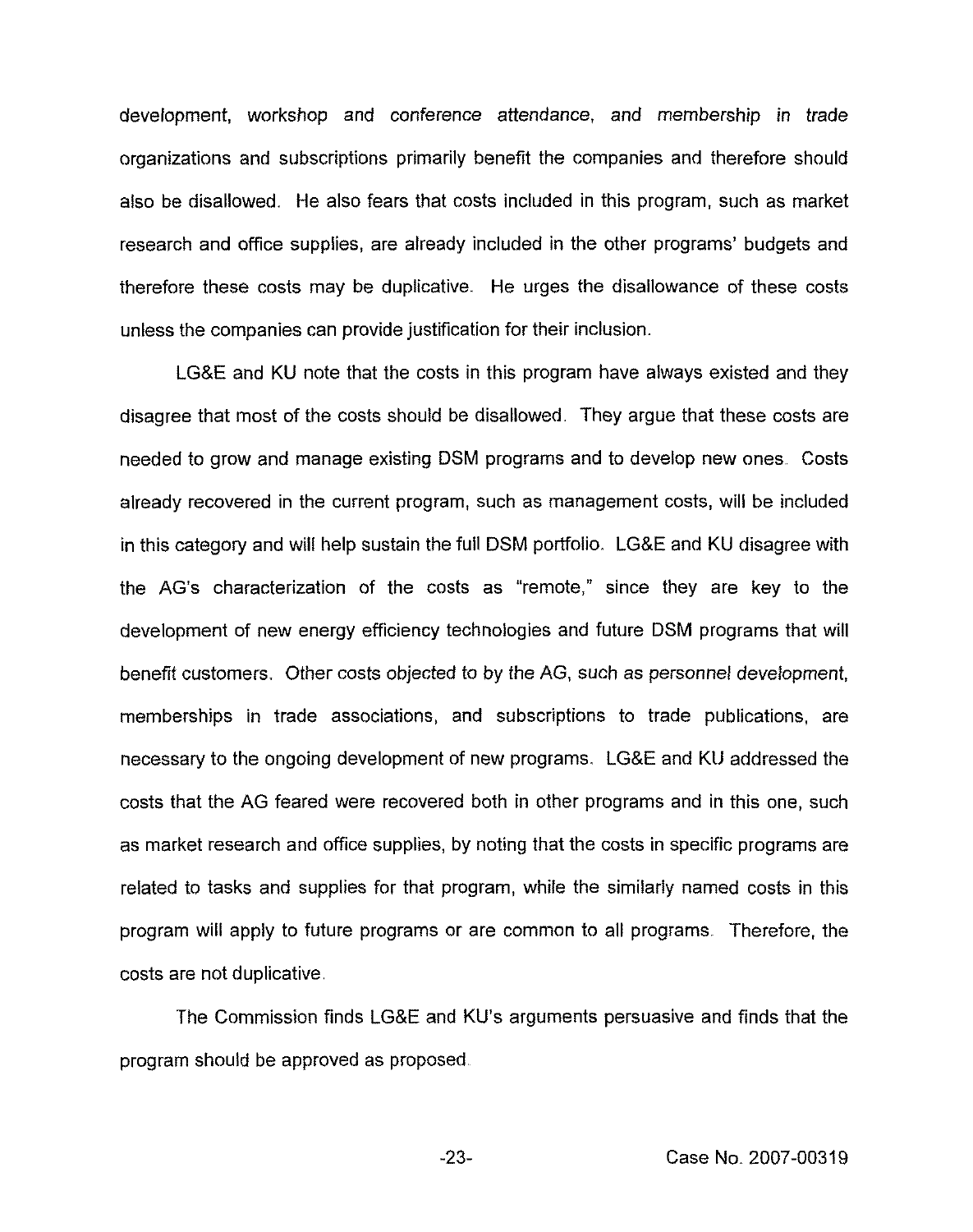IT IS THEREFORE ORDERED that:

1 The proposed modification of the incentive mechanism is denied. The incentive mechanism shall continue in its current form.

2. With the exception of the incentive addressed above, LG&E and KV's revised DSM Tariff and the revised DSM surcharge factors are approved effective as of the date of this Order.

3. The settlement agreement in the Residential Low Income Weatherization is approved.

4. In the Residential High Efficiency Lighting program, LG&E and KU shall evaluate the cost effectiveness of mailing the light bulbs rather than mailing a coupon, implement the most cost effective method, and notify the Commission as to the results of the evaluation.

5. 'The Dealer Referral Network program, incorporating the AG's modifications, is approved.

6. All of the other DSM programs are approved as proposed.

7. Within 20 days from the date of this Order, LG&E and KU shall file a revised DSM Tariff showing the date of issue and that it was issued by authority of this Order.

-24- Case No. 2007-00319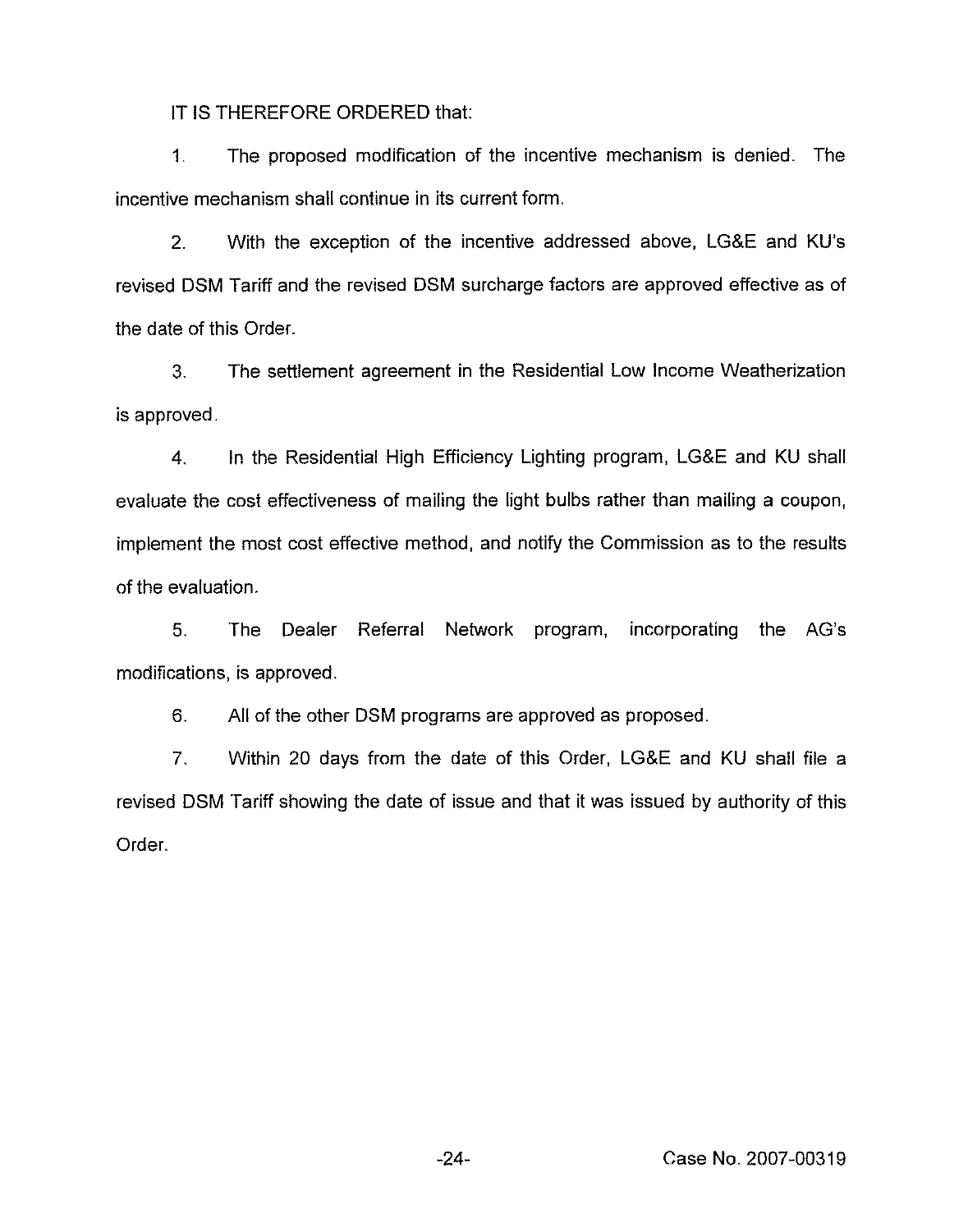Done at Frankfort, Kentucky, this 31st day of march, 2OOS.

By the Commission

Commissioner Clark Abstains.

ATTES Joints <u>Magas</u> Directo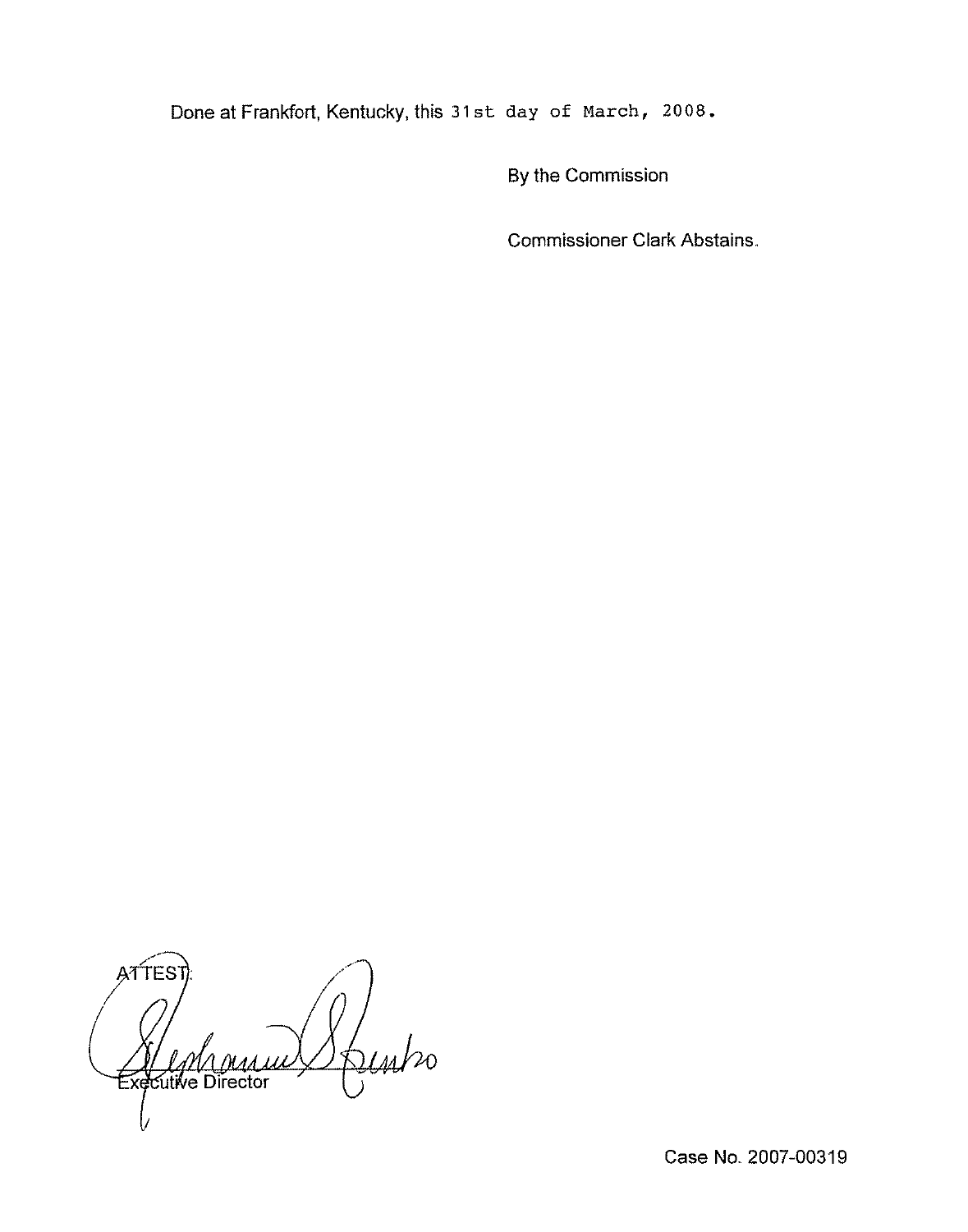# APPENDIX A

APPENDIX TO AN ORDER OF THE KENTUCKY PUBLIC SERVICE COMMISSION IN CASE NO. 2007-00319 DATED MARCH 31, 2nos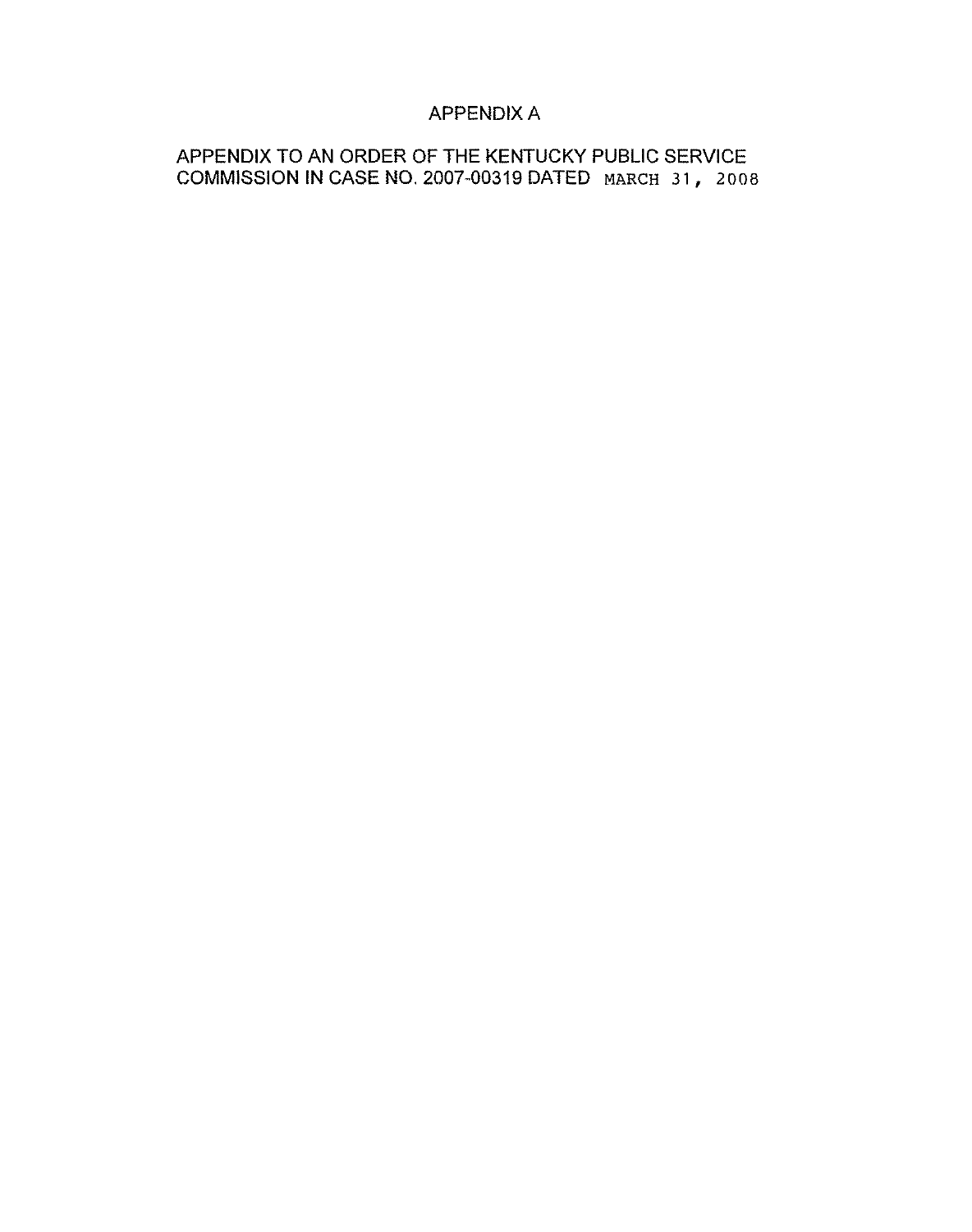#### SETTLEMENT AGREEMENT

This Settlement Agreement is entered into this 17th day of January 2008, by and between the Office of the Attorney General of Kentucky by the Office of Rate Intervention ("Attorney General"); Kentucky Utilities Company ("KU"); Louisville Gas and Electric Company ("LG&E") (collectively, KU and LG&E are the "Companies"); the Community Action Council for Lexington-Fayette, Bourbon, Harrison, and Nicholas Counties, Inc. ("CAC"); the Kentucky Association for Community Action, Inc. ("KACA"); and the Kentucky Industrial Utilities Customers, Inc. ("KIUC").

#### WITNESSETH:

WHEREAS the Attorney General, the Companies, CAC, KACA, and KIUC (collectively, "Parties") are parties to a proceeding before the Kentucky Public Service Commission ("Commission"), Case No. 2007-00319, regarding the Companies' application for approval of a portfolio of energy efficiency and demand-side management programs, including a low-income weatherization program commonly known as "WeCare";

WHEREAS, on December 19, 2007, the Commission issued an order in which it "encourage[d] the parties to see if the matter can be settled before the hearing date";

WHEREAS the Companies, CAC, KACA, and KIUC desire that the Commission approve the WeCare program as-filed, subject to the following agreements and conditions; and

WHEREAS the Attorney General does not wish to prejudice his stated position that the WeCare program should not be approved; however, if the Commission determines to approve such a program, the Attorney General desires that the following agreements and conditions should apply to ensure the efficient and effective administration of the program.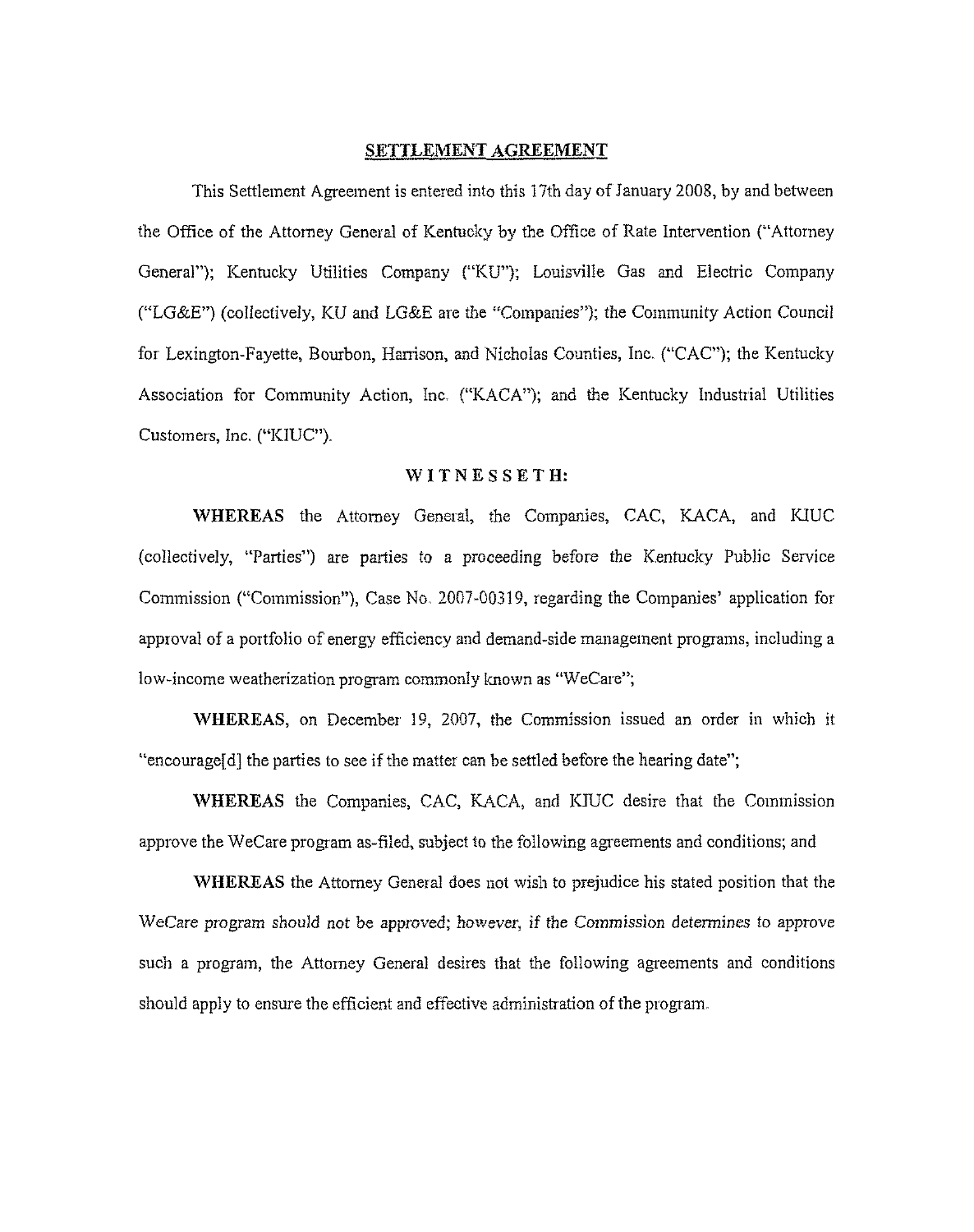NOW, THEREFORE, for and in consideration of the agreements and conditions set forth herein, the parties hereby agree as follows:

#### Article 1 Intake of Customers into the WeCare Program

1.01 KACA, as operator of the U.S. Department of Energy Weatherization Assistance Program ("WAP") and the federal Low-Income Home Energy Assistance Program ("LIHEAP"), has access to certain information concerning applicants for the WeCare program not in the Companies' possession. Because KACA must perform intake processes for the WAP and LIHEAP piograms, and to achieve efficiencies and to avoid duplication, the Companies will contract with KACA to perform intake for the WeCaie program at a reasonable price reflecting the economies of scale and scope available to KACA due to its operation of the WAP and LIHEAP programs.

#### Article 2 Home Energy Efficiency Audits

2.01 KACA, a network of community action agencies, and one unit of local government, as operators of'he WAP program, currently perform home energy efficiency audits using an industry-recognized and -approved tool, the National Energy Audit Tool. The WeCare program, as it currently is being implemented, also performs such audits. Without coordination between the two programs a single home can receive more than one audit in a relatively short period of time, causing wasteful duplication and inefficiency. To eliminate redundant audits and to avoid wasteful duplication and associated inefficiency that would result if the WAP and WeCare programs continued to perform separate audits, the Companies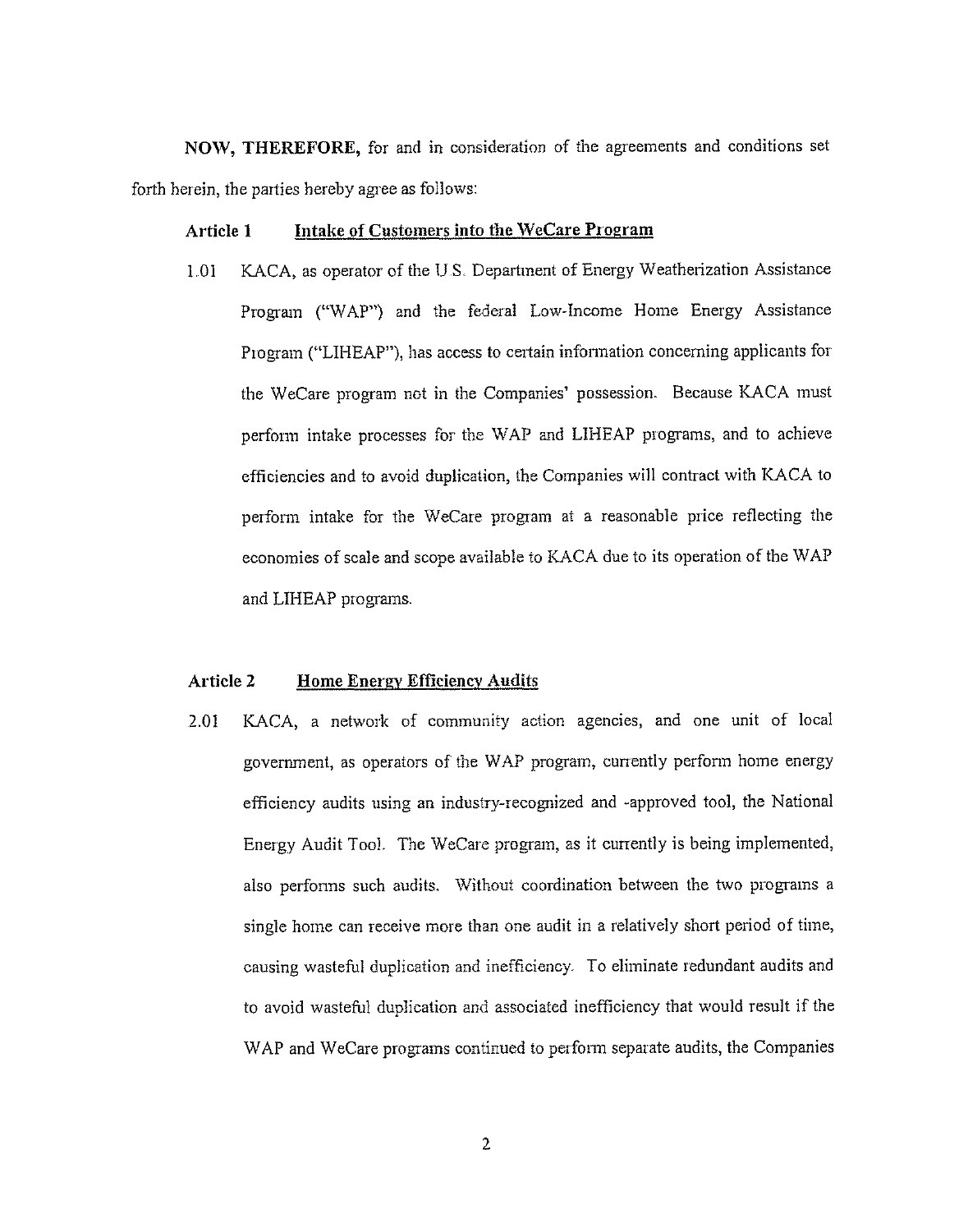will contract with KACA to perform the audits necessary for the WeCare program at a reasonable price. The Companies and KACA agree that the cost to WeCare of audits performed will be fairly and ieasonably allocated between the WeCare and WAP programs.

2.02 The energy education component of the WeCare program, conducted during energy efficiency audits, shall be conducted by KACA and its agents or subcontractors, including community action agencies and branches of local government The cost of such energy education performed during audits shall be fairly and reasonably allocated between the WeCare and WAP programs.

# Article 3 Conducting Weatherization Work

 $\overline{1}$ 

- 3.01 The Companies will conduct a reasonable Request for Proposals ("RFP") process to ensure that they piudently choose the best WeCare program weatherization vendor looking at several factors such as quality, experience, certification of staff, ability to coordinate with existing programs, and cost.
- 3.02 The Companies will include in the RFP a requirement that the successful bidder will have all work performed by certified weatherization measure installers, or that the provider will ensure that its installeis will obtain certification within a reasonable period of time after the provider receives the WeCare weatherization work contract. For purposes of the RFP, evidence of certification may be provided by (1) Kentucky Cabinet for Health and Family Services, (2) a program the Kentucky Cabinet for Health and Family Services agrees is an equivalent, or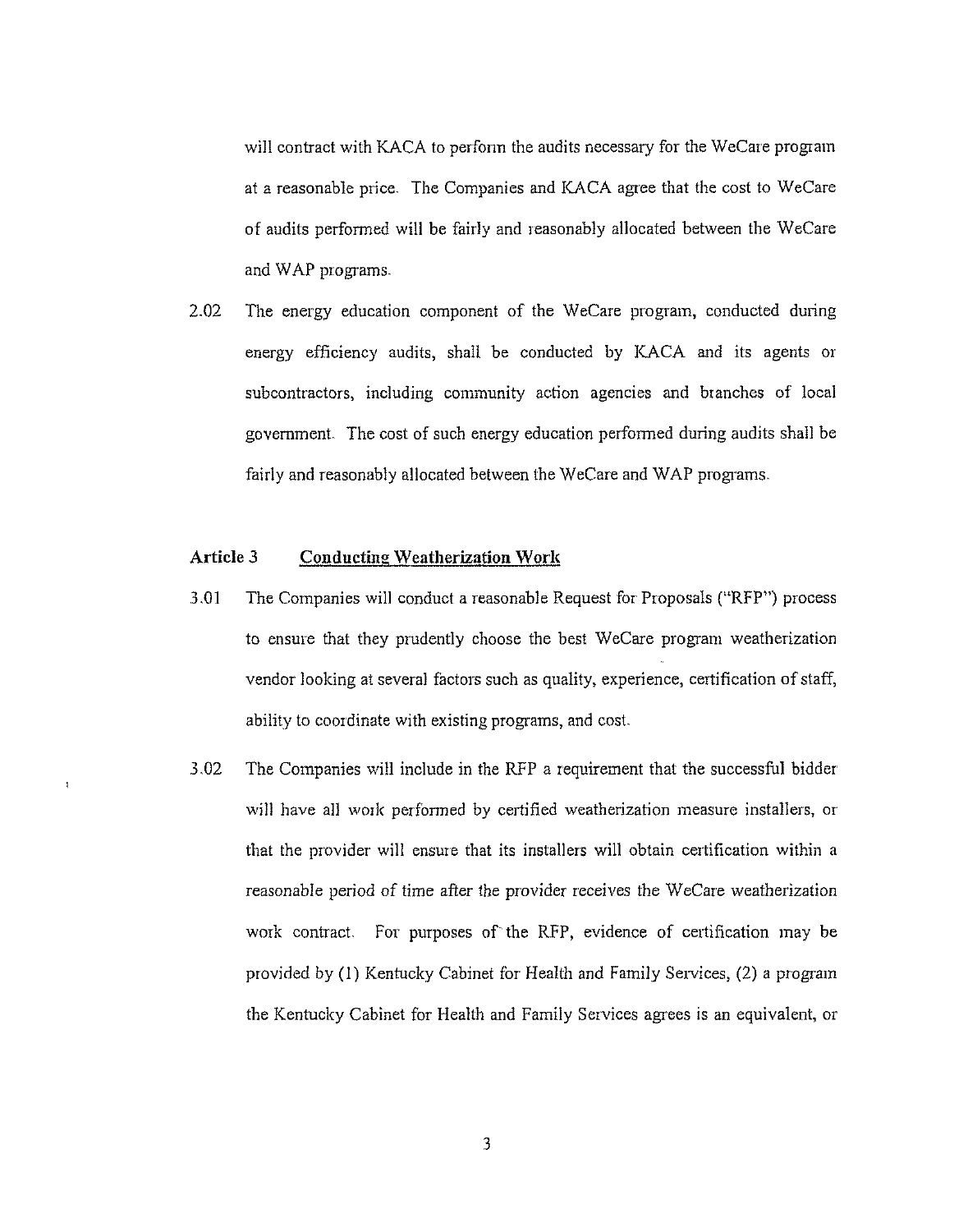(3) by another state's certification program to perform weatherization services under the Federal Weatherization Assistance Program.

3.03 The RFP will include a requirement that the successful bidder will coordinate and share information with KACA and other responsible community action agencies to ensure the greatest reasonable degree of coordination between, and therefore effectiveness of, the WeCare and WAP programs.

### Article 4 Evaluation of the WeCare Program

- 4 01 All Parties agree that use of engineered savings with a billing analysis component, including a statistically representative sampling of actual energy consumption data (as available), is a reasonable and appropriate means of evaluating the efficacy of energy efficiency measures implemented by the WeCare program.
- 4,02 Concerning dwellings in which energy efficiency measures are installed with funding fiom both the WeCare and WAP programs, the energy savings created by such measures will be fairly and reasonably allocated between the programs.

#### Article 5 Additional Requirements of the WeCare Program

- 5.01 Insofar as it performs intake or audit work for the WeCare program, KACA agrees to all of the following conditions:
	- ~ Work must meet energy efficiency, budgetary, and cost effectiveness goals set out in the Companies' application in this proceeding;
	- <sup>~</sup> Work may be coordinated with, but must be operated and accounted foi separately from, other weatherization assistance programs;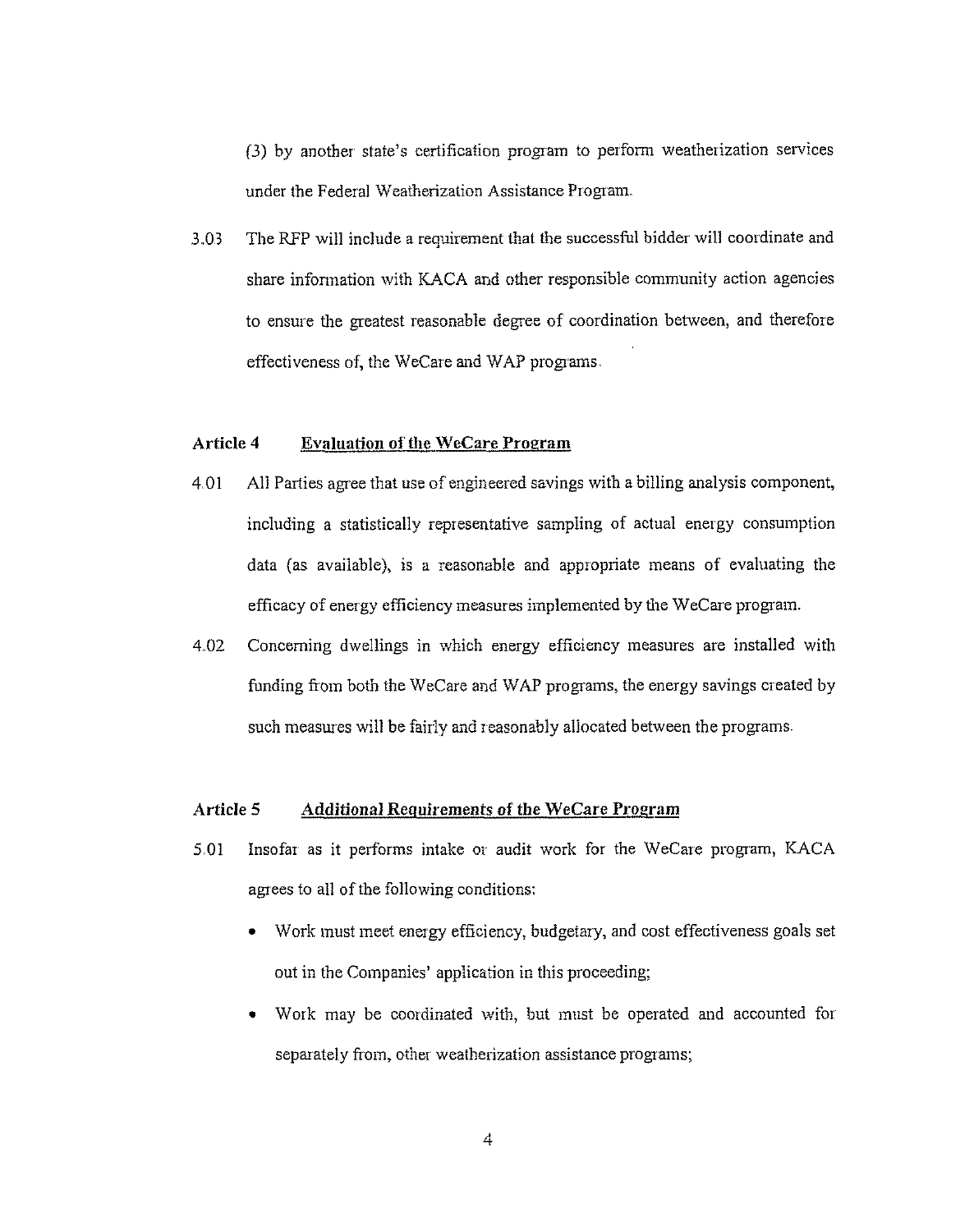- Work may serve LG&E and KU residential customers only;
- KACA must meet all reporting requirements of the Companies;
- KACA must be subject to Company-initiated audits to ensure appropriate utilization of and accounting for funds, including audits to ensure appropriate cost allocations between the WeCare and WAP programs; and
- Insofar as it is applicable, KACA must be subject to independent program evaluation initiated by the Companies,

#### Article 6 Attornev General's Position in this Case

6.01 The Attorney General is a signatory to this Settlement Agreement without prejudice his stated position that the WeCare program should not be approved; however, if the Commission determines to approve such a program, the Attorney General desires that the agreements and conditions contained herein apply to ensure the efficient and effective administration of the program and to avoid wasteful duplication,

# Article 7 Hearing Request Withdrawal

- 7.01 CAC and KACA will withdraw their request for a hearing and agree to submit this Settlement Agreement as a full and complete settlement of the issues raised in this proceeding.
- 7 02 In accord with its previous statements, the Attorney General states that if the Conmrission approves this Settlement Agreement, there vill be no need foi a hearing and all remaining issues may be submitted for decision based on the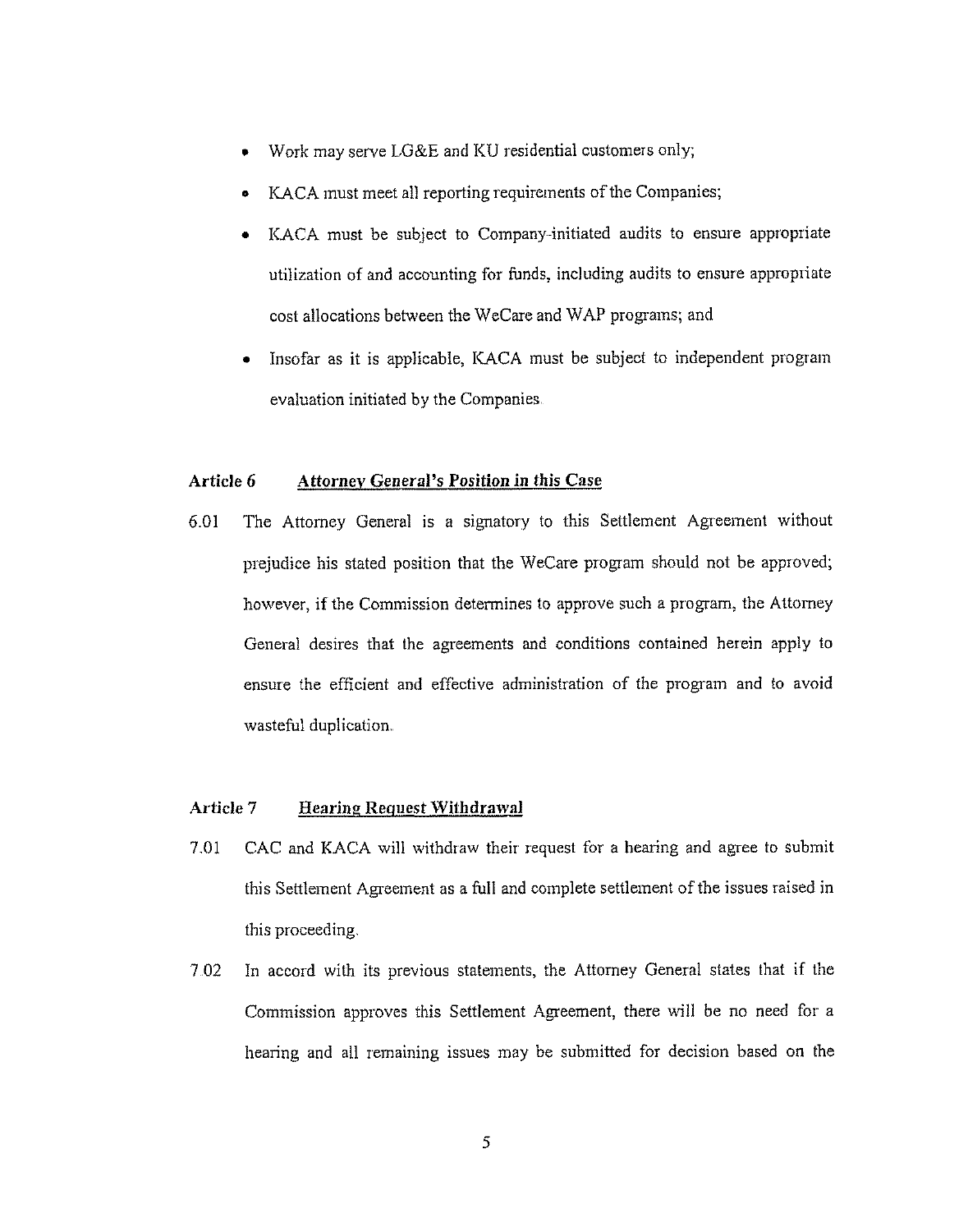record already developed in this proceeding. The Attorney General states also that this Settlement Agreement is not a complete resolution of all issues outstanding in this proceeding; rather, it is meant only to resolve the issues addressed herein, consistent with the Attorney General's position stated in Paragraph 6,01 above.

#### Article 8 Position of the KIUC

8.01 KIUC states that it has no objection to the merits of the Settlement Agreement, and otherwise takes no position on the Companies' application or the positions of record by the Parties.

# Article 9 Additional Provisions

- 9,01 This Settlement Agreement shall in no way be deemed to divest the Commission of any jurisdiction under, or to supersede in any way, Chapter <sup>278</sup> of'he Kentucky Revised Statutes.
- 9,02 This Settlement Agreement shall inure to the benefit of and be binding upon the parties hereto, their heirs, successors, and assigns.
- 9.03 The signatories hereto warrant that they have informed, advised, and consulted with the respective parties hereto in regard to the contents and significance of this agreement, and based upon the foregoing are authorized to execute this Settlement Agreement on behalf of the parties hereto.
- 9.04 This Settlement Agreement is a product of negotiation among all the parties, and no provision of this Settlement Agreement shall be construed in favor of or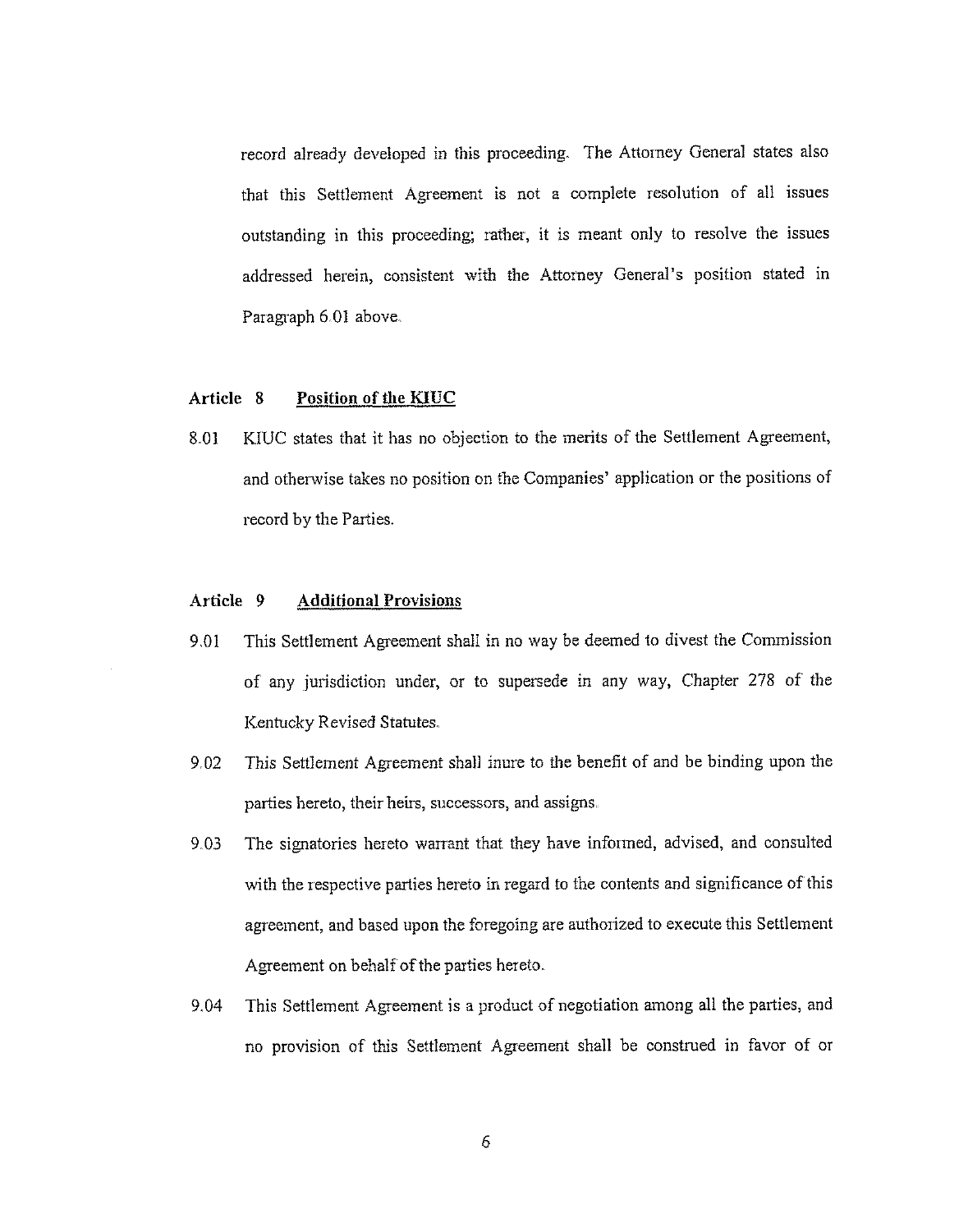against any party The signatories hereto agree that making this Settlement Agreement shall not be deemed in any respect to constitute an admission by any party hereto,

- 9.05 The signatories hereto agree that this Settlement Agreement constitutes the complete agreement and understanding among the parties hereto, and any and all oral statements, representations or agreements made prior hereto or contained contemporaneously herewith shall be null and void and shall be deemed to have been merged into this Settlement Agreement.
- 9.06 The signatories hereto agree that neither the Settlement Agreement nor any of its terms shall be admissible in any court or commission except insofar as such court or commission is addressing litigation arising out of the implementation of the terms herein or the approval of this Settlement Agreement This Settlement Agreement shall not have any precedential value in this or any other jurisdiction.
- 9.07 All signatories hereto agree and affirm that the complete and total consideration for this Settlement Agreement is contained herein, and further attest that there has been no collusion in the negotiating or drafting of this Settlement Agreement.

 $\overline{\tau}$